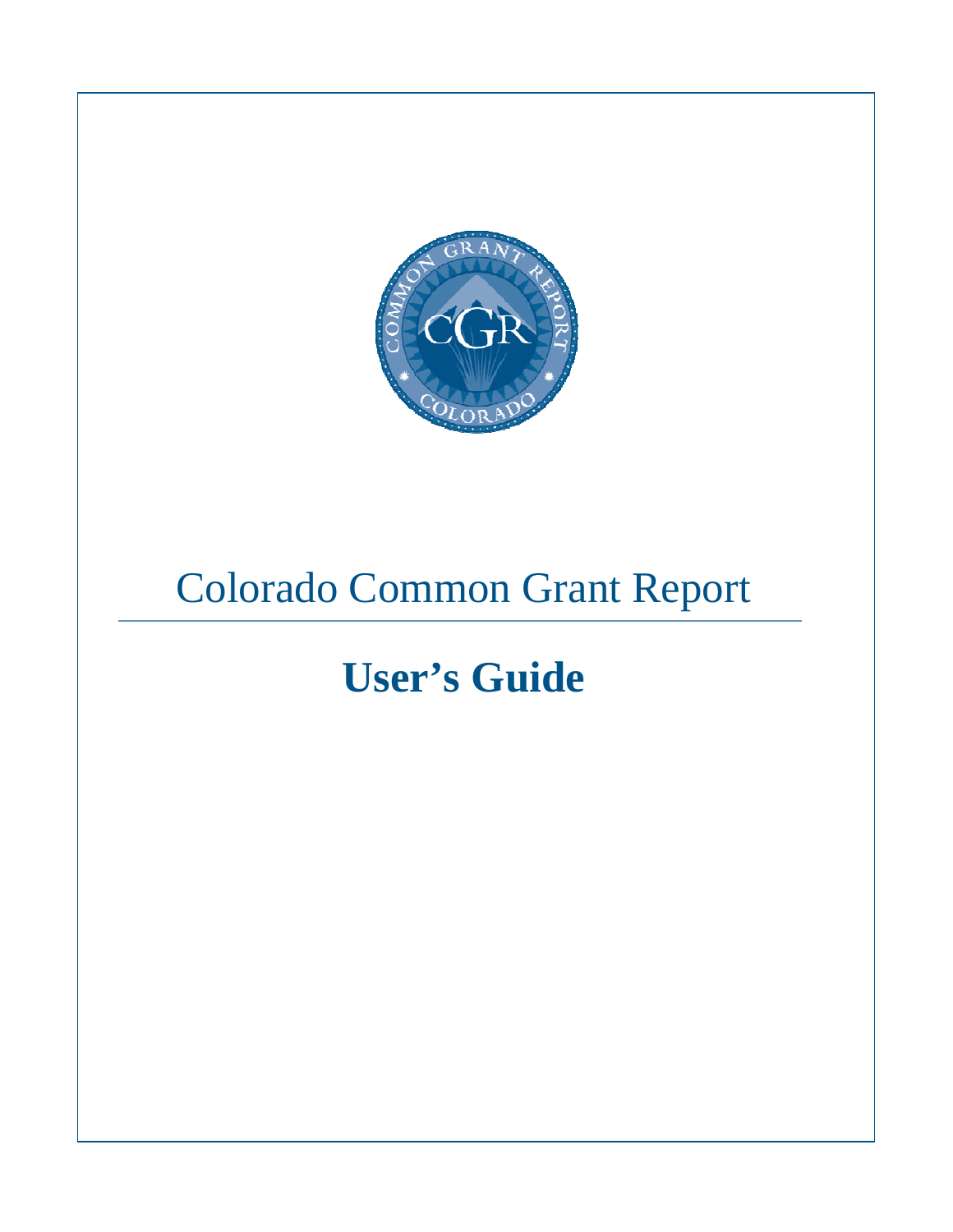

# <sup>¾</sup><sup>¾</sup><sup>¾</sup> **TABLE OF CONTENTS** <sup>¾</sup><sup>¾</sup><sup>¾</sup>

| <b>Introduction</b>                                 | $\overline{\mathbf{3}}$ |
|-----------------------------------------------------|-------------------------|
| Purpose                                             | $\mathfrak{Z}$          |
| <b>Colorado Common Grant Report History</b>         | $\overline{3}$          |
| <b>How Do Grantmakers Use Grant Reports?</b>        | $\overline{4}$          |
| <b>Report Writing as Relationship-Building Tool</b> | 5                       |
| <b>Practices of Good Report Writing</b>             | 6                       |
| <b>Summary Sheet Form</b>                           | 8                       |
| <b>Narrative Questions</b>                          | 10                      |
| Question 1 – Progress and Results                   | 10                      |
| Question 2 – Successes and Challenges               | 12                      |
| Question 3 – Lessons Learned                        | 13                      |
| Question 4 – Additional Information                 | 15                      |
| <b>Attachments</b>                                  | 16                      |
| 1. Financial Statements                             | 16                      |
| 2. Accompanying Narrative                           | 18                      |
| 3. Evaluation Results                               | 19                      |
| <b>Acknowledgements</b>                             | 20                      |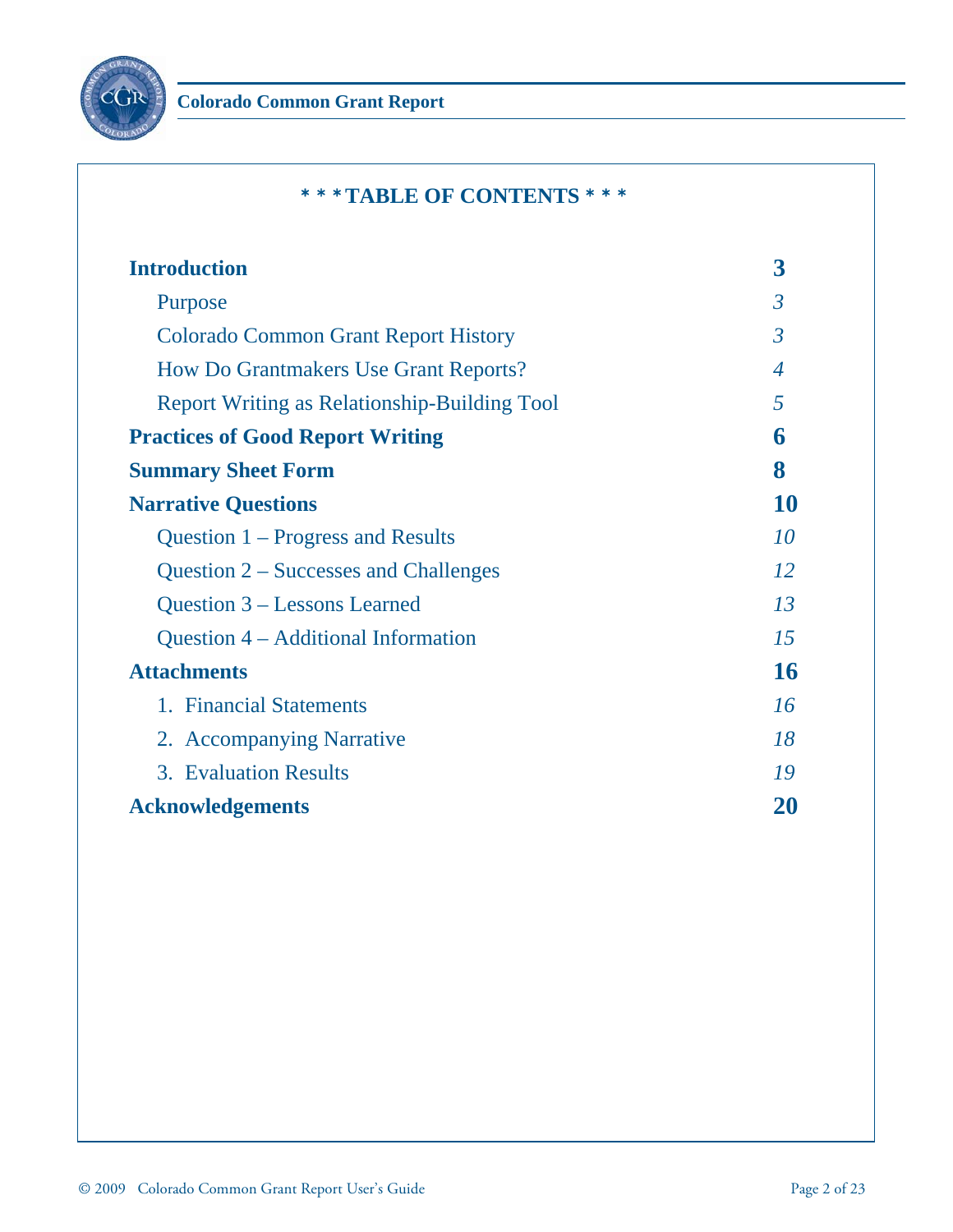

# <sup>¾</sup><sup>¾</sup><sup>¾</sup> **INTRODUCTION** <sup>¾</sup><sup>¾</sup><sup>¾</sup>

#### **Purpose**

The purpose of this User's Guide is to help grant recipients navigate the Common Grant Report (CGR) and to gain insight into what the developers of the report intended for each question. This guide is meant to provide grant recipients with the information they need to complete a comprehensive and well written report. The final report will most likely be one of the last pieces of communication with your grantmaker before the next funding cycle. This guide is here to help you get it right.

The User's Guide is also intended to alleviate some fears that organizations may have around completing a CGR. While the questions are uniform, grantmakers expect wide variation in the answers based on an organization's budget size, years in existence, location, and mission. There is no one "right" answer.

It is not essential for a grant writer to reference the User's Guide when completing the CGR. The CGR itself is designed to stand alone. However, for those new to grantwriting or for any writer who is not clear about the intent of a particular question, the User's Guide provides information that will hopefully alleviate confusion. It is also appropriate to contact a grantmaker directly if you have questions that are not answered on the grantmaker's website or in its grant guidelines. Please note that this guide was written with the understanding that not all grantmakers will opt to use the CGR, and some will modify the form to meet their individual needs. However, this guide can still serve as a learning tool for best practices for report writing.

## **Colorado Common Grant Report History**

The Colorado Common Grant Report (CGR) was created and introduced in 2002 as a tool to complement the original Colorado Common Grant Application (CGA). The intent in creating the original CGR was to create a tool that would be accepted by many grantmakers, therefore making the reporting process more efficient for Colorado nonprofits.

In late 2005, a group of nonprofit organizations and grantmakers launched a collaborative effort to review, revise, and fine-tune the Colorado CGA. The revision process was inclusive and extensive, engaging broad representation from nonprofits, grantmakers, and capacity-building organizations. At each step along the way there were surveys, focus groups, expert working groups, testing, retesting, piloting, and hours of discussion. The deliberate outreach included nonprofit executives, nonprofit staff, development staff, CEOs of grantmaking organizations, program officers, grants management staff, capacity building trainers, and consultants. All categories included individuals new to the field and those with years of experience. Since its launch in April 2008, this revised CGA has been adopted by nearly one hundred grantmakers across Colorado, public and private, and hundreds of nonprofits have used the CGA in applying for grant funding.

In late 2008, a group of nonprofit organizations and grantmakers again came together to revise the CGR to better complement the updated CGA. The revised CGR fulfills the same purpose as the original: to provide a report that would meet the needs of grantmakers and nonprofits, therefore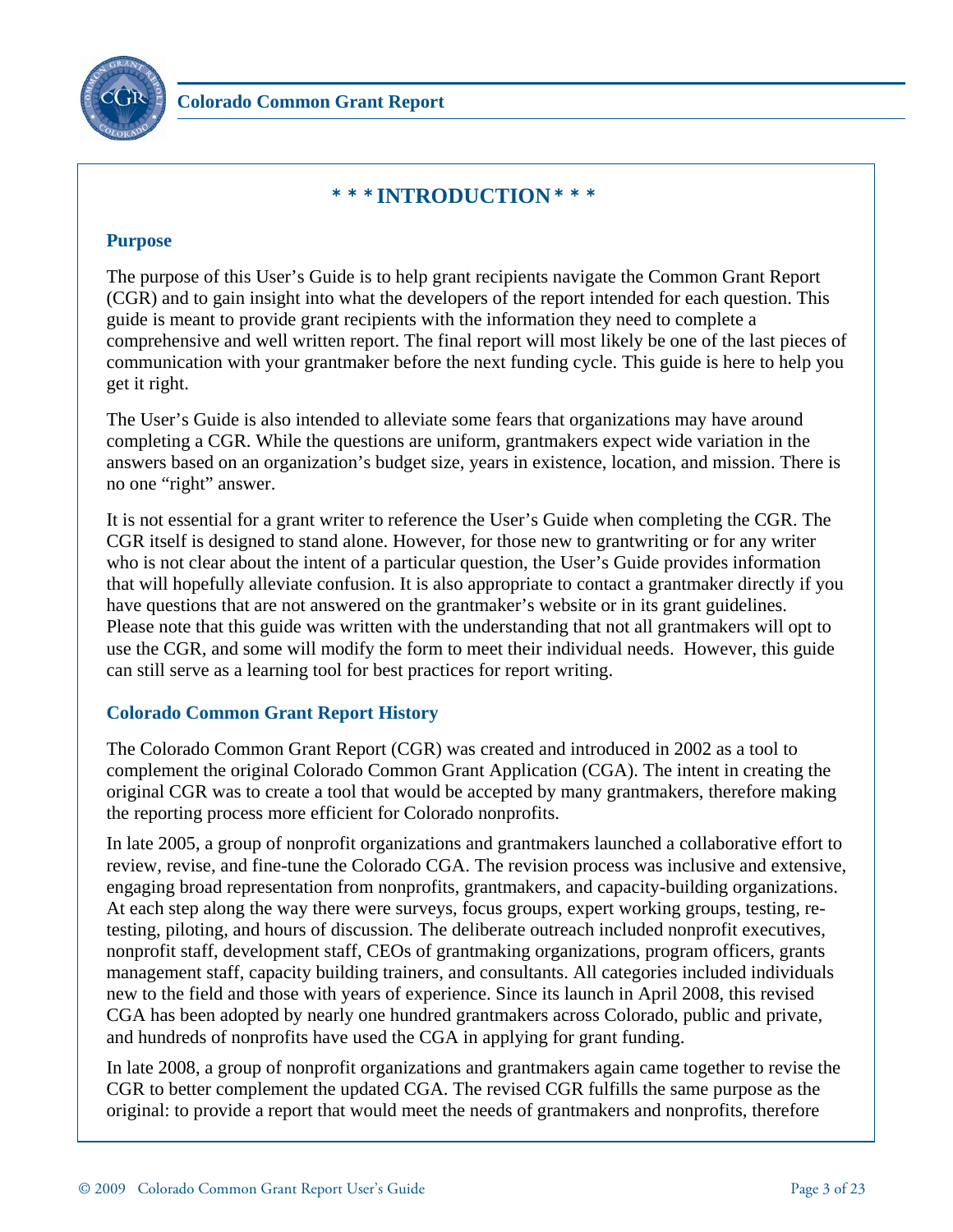

making the reporting process more efficient for both. Although it corresponds closely with the revised CGA, the revised CGR is a stand-alone document; grantmakers that do not accept the CGA may still accept the CGR as a reporting document and vice versa. Do not assume that a grantmaker that accepts the CGA also accepts the CGR.

A brief User's Guide was created to accompany the original CGR (2002). Called *Tips for Users*, it was designed to help organizations prepare reports more effectively, and to help grantmakers determine the impact of their own grants. During the revision of the CGR, a new User's Guide was created as a more detailed reference tool for grant recipients. Much like the User's Guide for the CGA, the CGR User's Guide is intended to serve as a reference tool for the reporting process and the CGR itself.

## **How Do Grantmakers Use Grant Reports?**

In preparing grant reports, nonprofit staff members often wonder how the information will be used by grantmakers. Not surprisingly, the answer varies depending on each particular grantmaker. Understanding how foundations use grant reports can help nonprofits in writing stronger reports. While this varies, most grantmakers will review the report to get a sense of how the grant was used. Remember, grantmakers are accountable too. The information in reports is often shared with the trustees of the grantmaking organization in order to highlight accomplishments achieved throughout the year. Some grantmakers use the information to measure their own success. Some grantmakers who narrowly focus their funding aggregate information from grant reports to identify how they are having an impact on a particular issue, determine ways in which they could increase the impact of their grantmaking, or trends that may exist among grantees (for example, that one approach is particularly effective or ineffective).

Since foundation staff often act as advocates for their nonprofit partners, they are often expected to be able to report on what grantees did during a given grant period – the challenges as well as successes. This is why it is so important for organizations to answer reporting questions completely and accurately. If the grantmaker is considering another request for funding from your organization, they may also consider the information in the report in making their decision about future grants for your organization. In these cases, the information in the report is considered as one of many factors in making a funding decision. Grantmakers expect that their grantees will confront challenges and experience successes in a given year; whoever reads your report will get a richer picture of your organization if you are honest and straightforward, so it is important to communicate a complete picture of your organization.

Additionally, many grantmakers are interested in whether the organization is a learning organization. For example, how does the organization adapt to and confront challenges? How does the organization deal with setbacks? How does experience inform practice? Grantmakers with this focus will typically not deny future funding requests if an organization did not manage to achieve the goals and objectives outlined in their original grant request. More emphasis will be given to what the organization learned from the experience and whether the organization is taking steps to improve performance and effectiveness. Nonprofits are not working on simple issues. Therefore, what organizations are learning about what does work and what does not work with respect to their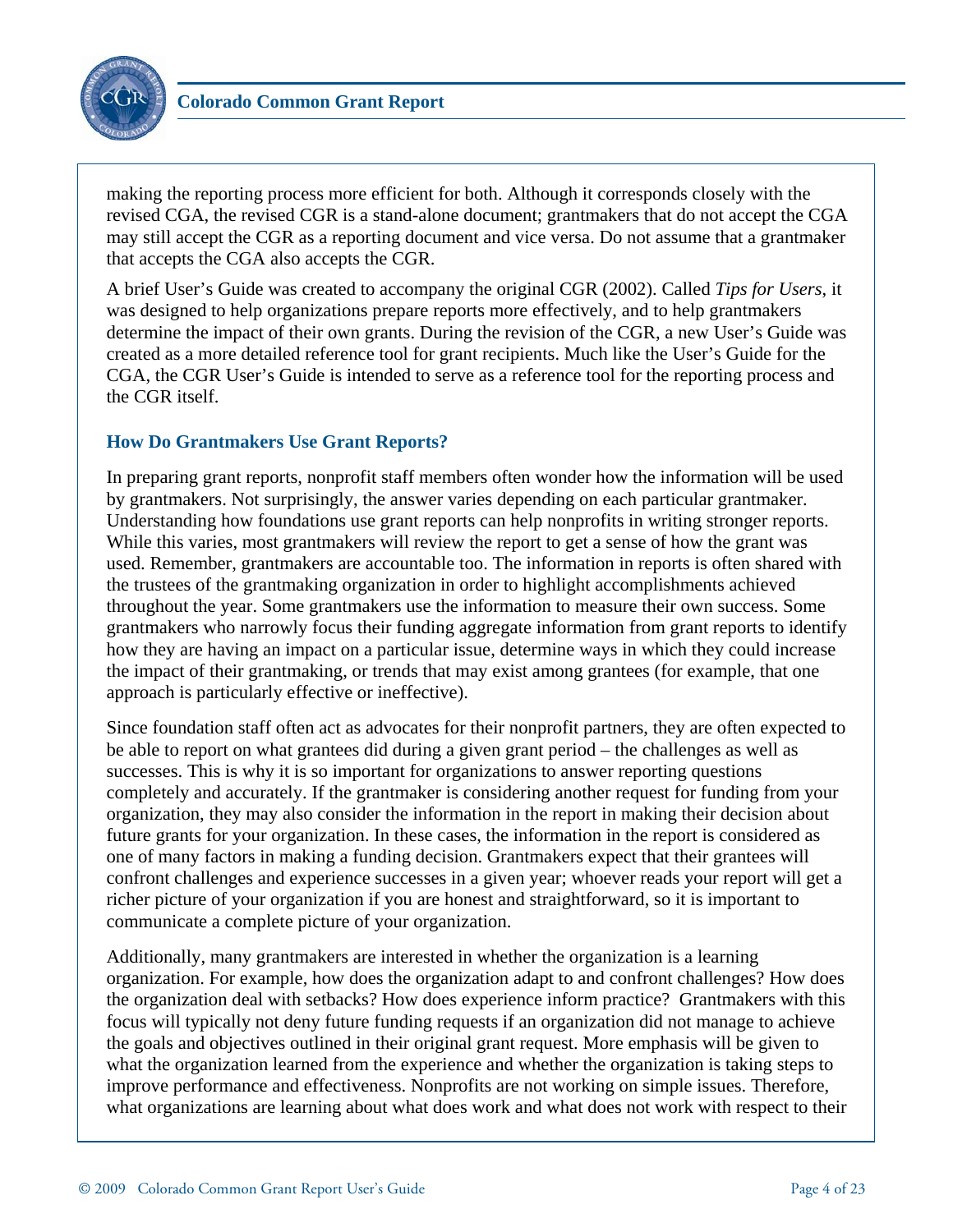

particular focus is extremely valuable in terms of making progress on achieving their mission. That is why sharing setbacks and disappointing results can be helpful in advancing a field of practice.

We advise you to resist the temptation to only report the successes and the good news. There is much to be gained by wrestling with why something is not working as planned. That is where the breakthroughs can come for many organizations, thus improving effectiveness and overall success.

## **Report Writing as Relationship-Building Tool**

A report is often required by grantmakers as a condition of the grant agreement or grant contract. In many cases, further grant requests may not be considered until the report has been completed and returned to the grantmaker. Even though the report is often a requirement, completing it should be a valuable experience and opportunity to reflect on what went well and what did not during a given grant period, and how the organization will adapt in the future to what it has learned. The grant report is an important document that can often strengthen the partnership between the grantmaker and grant recipient. Use this opportunity to communicate clearly with the grantmaker about the accomplishments achieved and challenges faced during the grant period.

It is easy for readers to distinguish between a report that primarily consists of boilerplate language and one in which the writer has taken the time to reflect on the previous year in order to convey their experience during the grant period. The thoughtful, well-written report provides a grantmaker with another avenue to get to know the organization and understand how it operates.

Also know that it is appropriate to communicate with a grantmaker well before the final grant report is due. Sharing pertinent information in a timely fashion with a grantmaker about recent organizational changes, whether positive or negative, helps to build a stronger relationship. Grantmakers want to have a clear understanding of an organization's challenges and opportunities, as it allows them to be more informed. It also allows an organization to be the one to provide accurate information to a grantmaker, rather than potentially inaccurate information that could come from the media, the grapevine, or other sources.

Each relationship between a nonprofit and a grantmaker will be unique. A variety of factors will influence how individual nonprofit organizations interact with different grantmakers. An allvolunteer nonprofit will likely have different ways of connecting with grantmakers than nonprofits with dedicated development staff members. Just as foundations have different procedures and policies, each will have different approaches to grantmaker/grantee relationships. A large, national grantmaker will have a different relationship with a nonprofit than a small, local foundation. Some foundations may prefer written communications, while others might welcome phone calls. It is a good idea to ask a grantmaker how best to communicate during and after the grant period, and approach them with questions or concerns.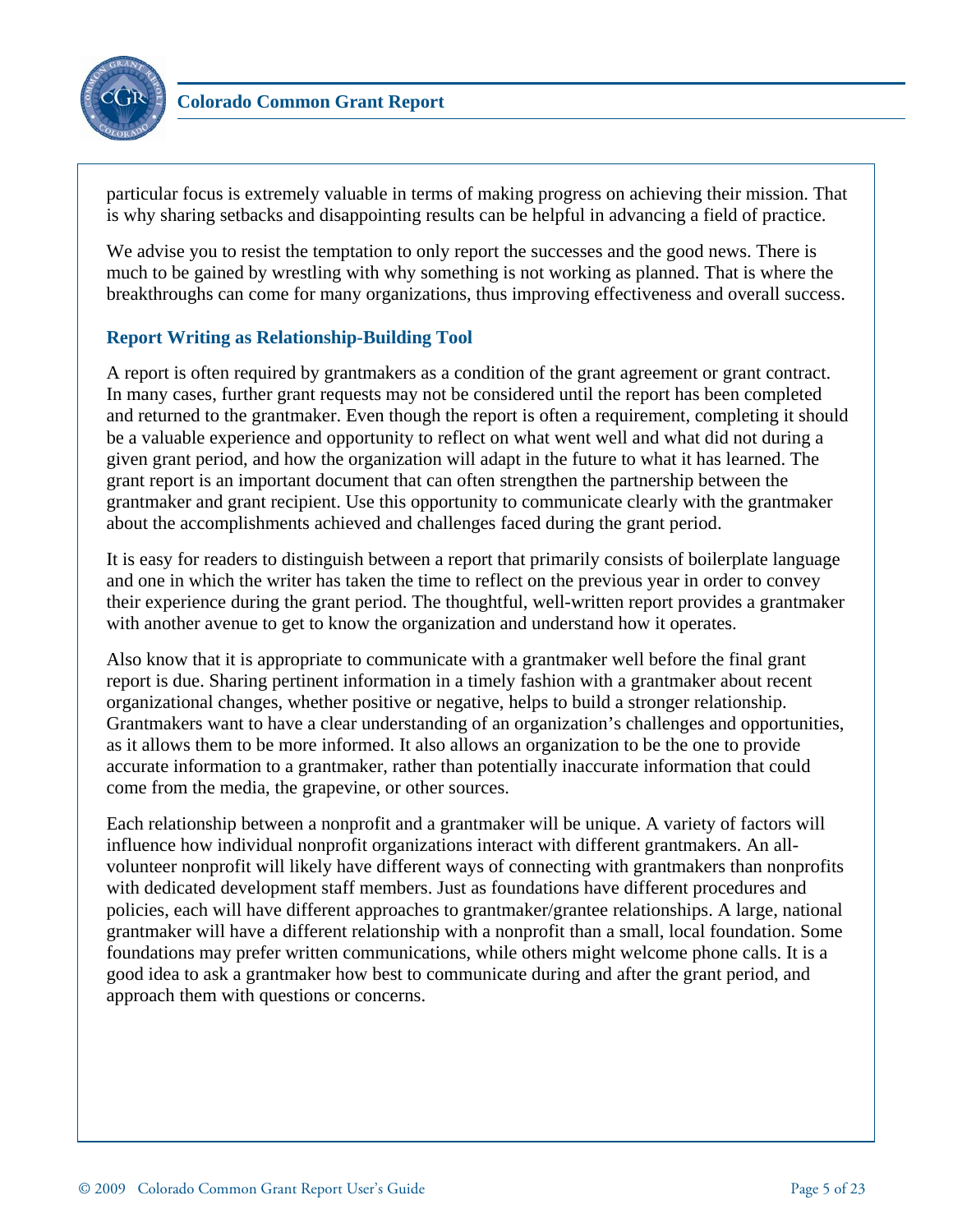



# <sup>¾</sup><sup>¾</sup><sup>¾</sup> **PRACTICES OF GOOD REPORT WRITING** <sup>¾</sup><sup>¾</sup><sup>¾</sup>

As described earlier in this User's Guide, a report is often required by grantmakers as a condition of the grant contract or grant agreement. In many cases, further grant requests may not be considered until the report has been completed and returned to the grantmaker. The report is an important document that can often strengthen the partnership between the grantmaker and grant recipient. Use this opportunity to communicate clearly with the grantmaker about the accomplishments achieved and challenges faced during the grant period. Consider the following practices when preparing your organization's report:

- It is recommended that reporting organizations demonstrate transparency and accountability (as highlighted in the Colorado Nonprofit Association's *Principles and Practices for Nonprofit Excellence in Colorado*). To that end, write a report that reflects the true measure of your organization with regard to each question asked in the CGR.
- Keep in mind that accountability is not just about grantmakers holding grant recipients responsible. It is also about nonprofit service providers using findings and results to ensure that the needs of their clients are being met, that their mission is being accomplished, and that the organization is running as efficiently and effectively as possible. A good report will demonstrate that the organization has been assessing effectiveness during the grant period, and making adjustments as necessary.
- Be honest and accurate. Sometimes things do not go as planned. Grantmakers are expecting to hear the good, the bad, and even the ugly. A good motto for your organization to live by: no secrets and no surprises. It is likely that a grantmaker will hear the news eventually, and it is always better they hear it from you than in the media or through the grapevine. There are certain times or circumstances when you simply need to pick up the phone and contact your grantmakers. Most often it will be bad news or difficult news you have to share – do not wait until your final report is due to communicate this kind of information. Such circumstances could include the possibility of large staff layoffs, significant financial challenges, the end of a program, the potential closing of the organization, issues with the IRS or Colorado Secretary of State, a leadership transition, etc. The news could also be that a staff or board member is experiencing some public difficulty (such as an arrest or legal action) that may impact your work. Keep your grantmakers in the loop with current, accurate, and honest information.
- By all means, feel free to share good news too. Grantmakers like to hear about accomplishments and struggles. Nonprofits do not always have to wait until report time to contact their grantmakers. The bottom line here is that this is a partnership. Keep your organization's partners, its grantmakers, in the loop.
- It is expected that an organization will be confronted with challenges during any given year. What is telling is how an organization responds to challenges. For example, imagine that an organization started a new program during the grant year. That program was well thought out, and had been developed in response to a growing community need. Perhaps during the grant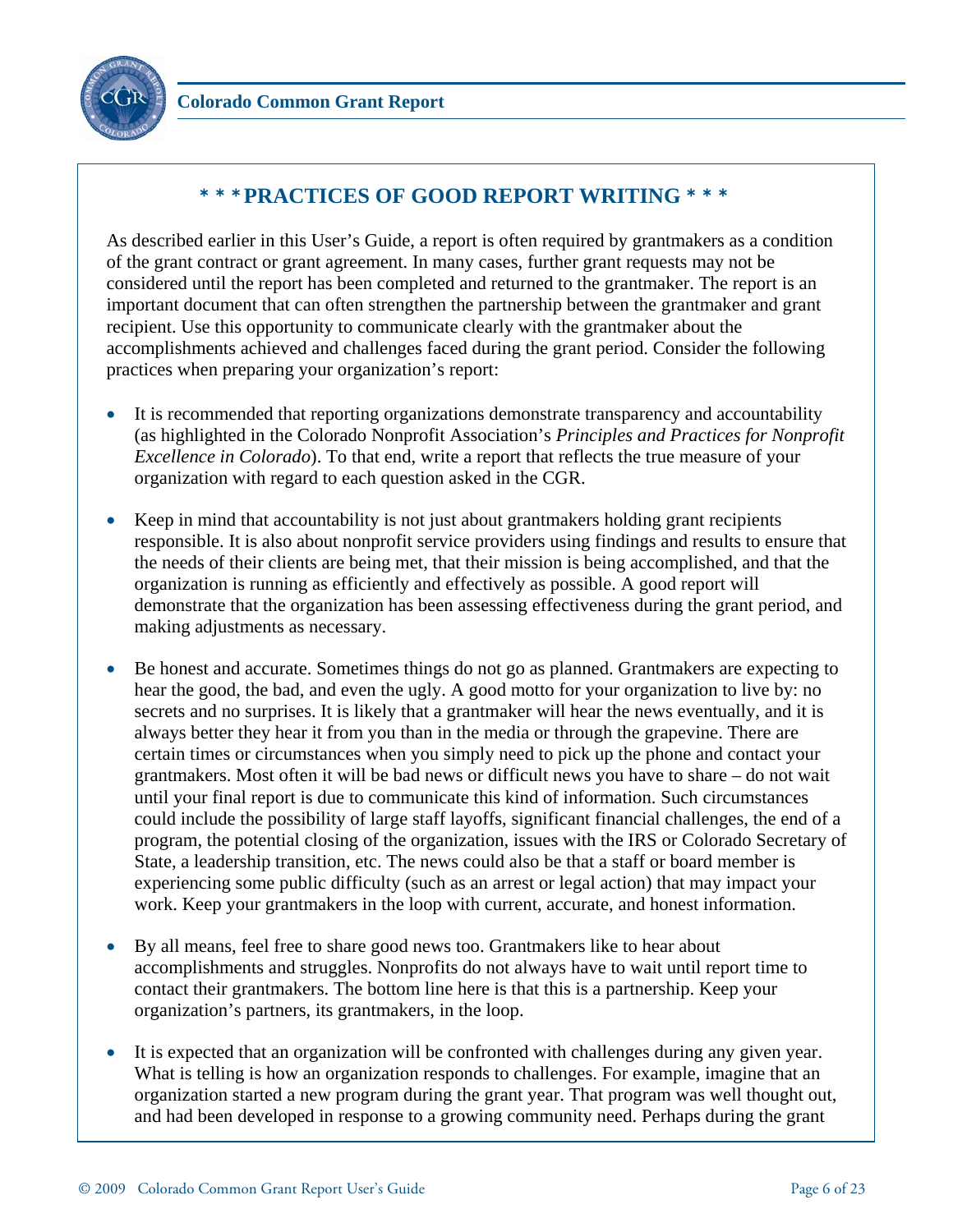

period it was determined that this program was not such a good idea after all – perhaps enrollment did not meet expectations, etc. Share that information with the grantmaker, and tell them what the organization plans to do next. This is not bad news, and it is not a failure. If the same kind of thing happens year after year it may become a concern for the grantmaker, but that is not often the case.

- Follow each grantmaker's specific instructions for submitting a report. Refer to the original contract or award letter, check the grantmaker's website or annual report, or call the grantmaker if these attempts do not yield an answer.
- Read through all the questions before beginning to write the report.
- Consider the time that may be needed to obtain or compile information, and plan accordingly. Getting board signatures or financial reports, for example, can take some extra time.
- Make sure to provide all of the requested information.
- Make sure to get the appropriate signature for the Summary Sheet.
- Avoid repetition. Each question should prompt a unique answer. If you find that you are repeating yourself, go back and re-read the questions, provide references to other parts of the report instead of being repetitive, and/or reference this User's Guide for further clarification about how to answer a specific question.
- Proofread! You might want to have another person, preferably someone unfamiliar with the organization, proofread the report before sending it in. If this reader does not understand what is being conveyed, work to clarify it.
- Double-check that all required attachments are included. It is possible that some grantmakers may require additional documents such as annual reports, evidence of media coverage, or other pieces.
- While this document does reflect on your organization, remember that it is not a marketing piece. Within the narrative of the report, there is no need to incorporate graphs, charts, or other graphics unless they are essential in communicating information. Keep the narrative direct and concise, and save any relevant graphics for attachments pertaining to evaluation.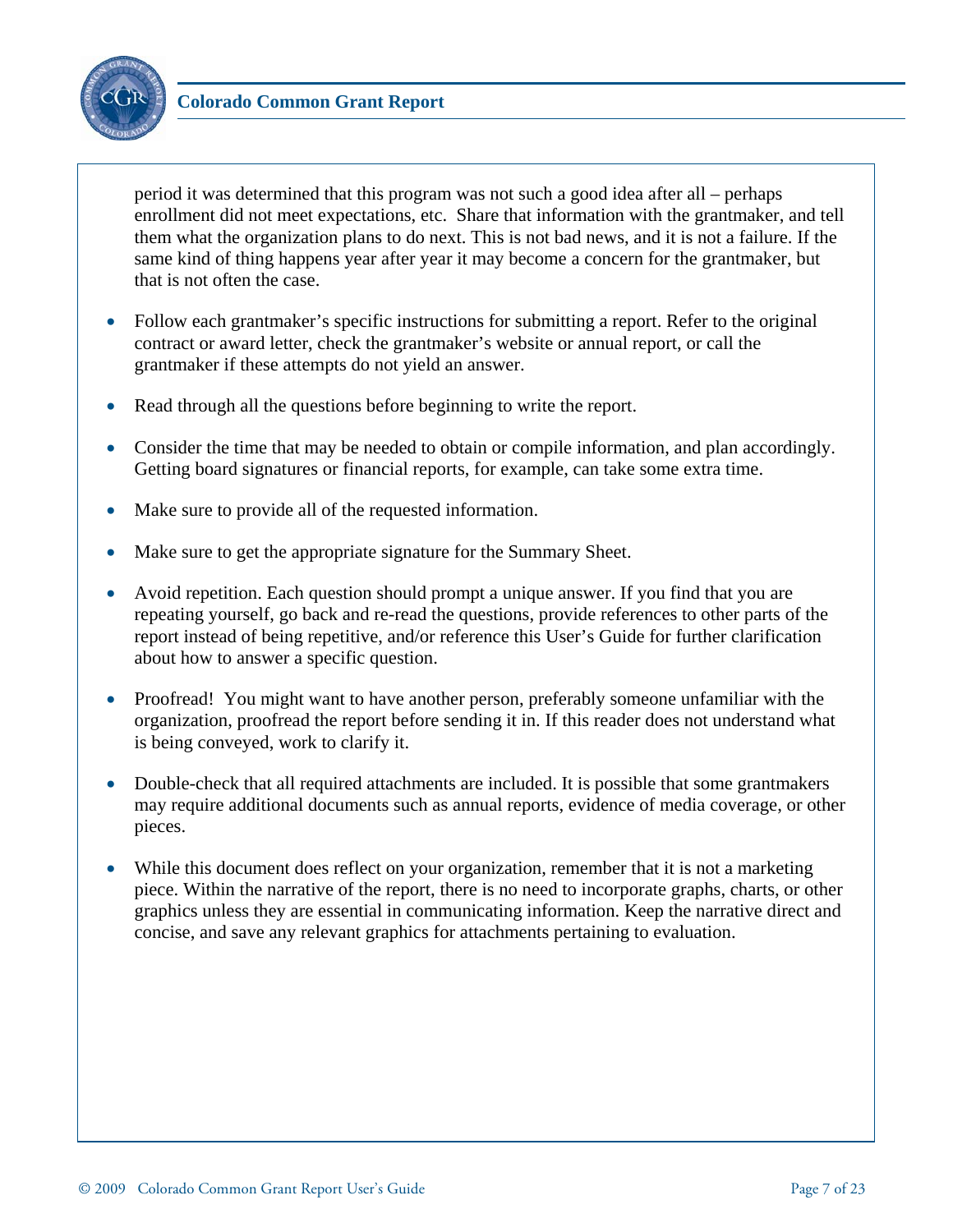

# <sup>¾</sup><sup>¾</sup><sup>¾</sup> **SUMMARY SHEET FORM** <sup>¾</sup><sup>¾</sup><sup>¾</sup>

#### **Rationale**

The Summary Sheet Form is intended to provide a snapshot of the organization. Often, this information is entered directly into a grantmaker's grant management database. Also, grantmakers often use the summary sheet for quick reference when reviewing the report.

- If the CGA was used to apply for this grant, then the information on this Summary Sheet Form should be similar, if not identical, to the information provided on the CGA Summary Sheet Form.
- Be sure that the information on the CGR Summary Sheet Form (grant amount, etc.) matches any references made in the grant contract, award letter, or any other communications with the grantmaker.
- Make sure all information is current and accurate.
- Regarding specific items on the Summary Sheet Form:
	- o **Legal Name of Organization** This should be the exact wording from the IRS taxexempt letter.
	- o **DBA (if applicable)** The name that the organization is widely known by (or 'doing business as') if different from the legal name.
	- o **Mailing Address –** Provide a complete and accurate mailing address for the organization.
	- o **Phone and Fax** Include the area code along with the number(s) of the organization.
	- o **EIN –** The Employer Identification Number of your organization. It is sometimes referred to as a Federal Identification Number.
	- o **Website –** Include the complete and accurate website address of the organization.
	- o **CEO/Executive Director –** Provide the complete name and salutation of the person currently in this position.
	- o **Phone & Email –** Provide the complete telephone number (including extension) and email address of the CEO/Executive Director.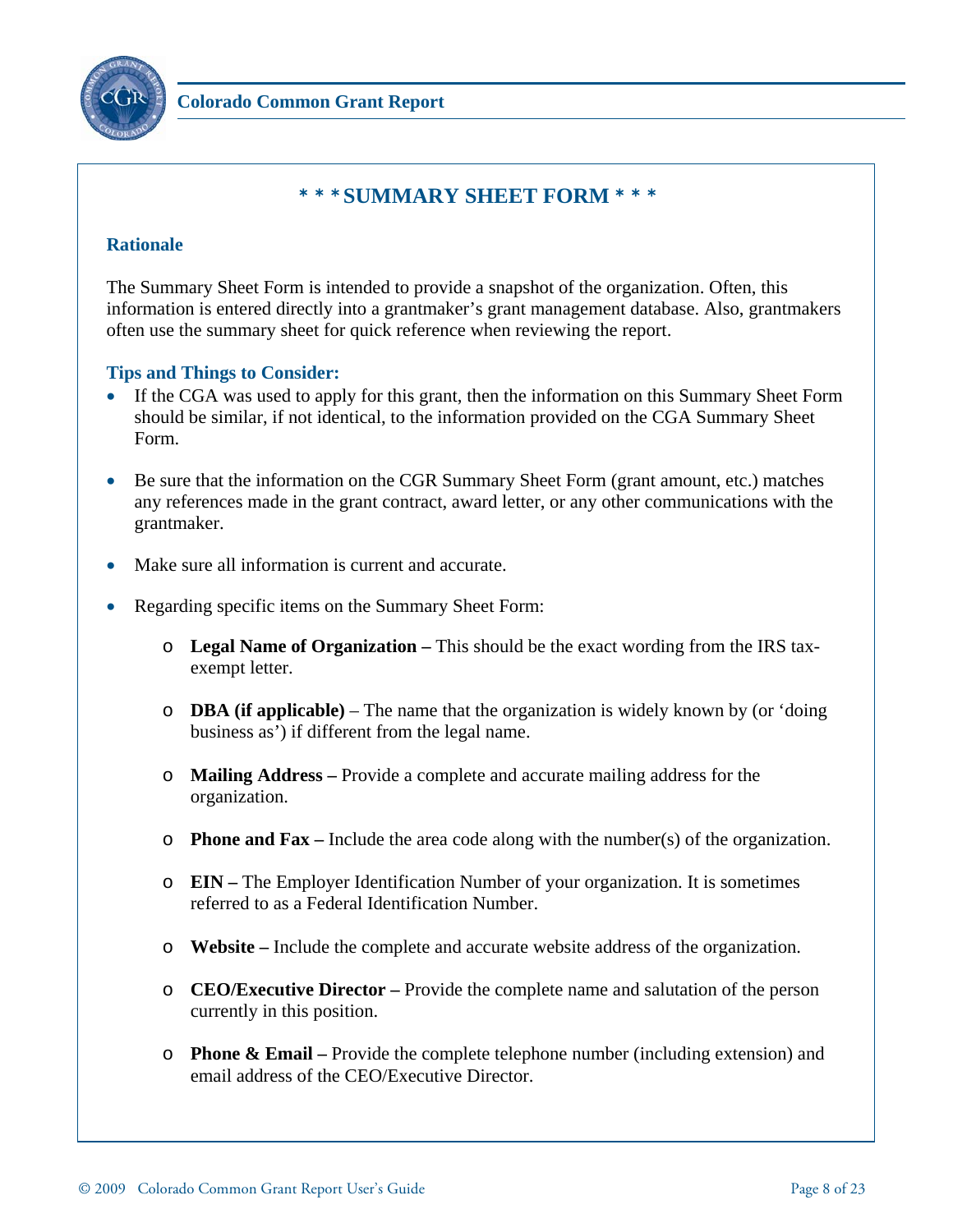

- o **Report Contact & Title –** Provide this information if a person other than the CEO or Executive Director should be contacted for questions or further information.
- o **Phone and Email –** Provide the complete telephone number (including extension) and email address for the report contact.
- o **Dates covered by this grant –** Use the dates agreed upon by the organization and grantmaker. This date can often be found on the contract or award letter, or by contacting the grantmaker. Typically, this is a one-year time period, but not always.
- o **Grant Amount** Fill in the amount of the funded grant. This may be different than the amount asked for in the grant application and can be found on the grant award check, the grant contract, or the award letter.
- o **Grant ID Number (if applicable) –** This number is typically provided by the grantmaker and used in other correspondence. If you are unsure what the number is, contact the grantmaker or leave it blank. Sometimes the Summary Sheet Form will be provided to you with some of the information already filled in, including that Grant ID number. If the grantmaker did not inform you of a Grant ID number at the time of the grant award, it is safe to assume that they do not use Grant ID numbers.
- o **Project/Program Name (if applicable) –** Provide the name of the project or program funded by the grant. If the organization was awarded a grant for general operating support, write 'General Operating Support'.
- o **Summary of the Grant Purpose –** Briefly describe what the grant funding was to be used to do.
- o Have there been any changes to your organization's federal tax-exempt status since you were awarded this grant? If yes, please explain in the narrative section of Question Four.
- o **CEO/Executive Director Signature –** If there is no CEO or Executive Director, the board president should sign the form. Indicate that change if relevant, or if the person signing is an interim CEO or Executive Director. Check with each individual grantmaker to see if they will accept an electronic signature.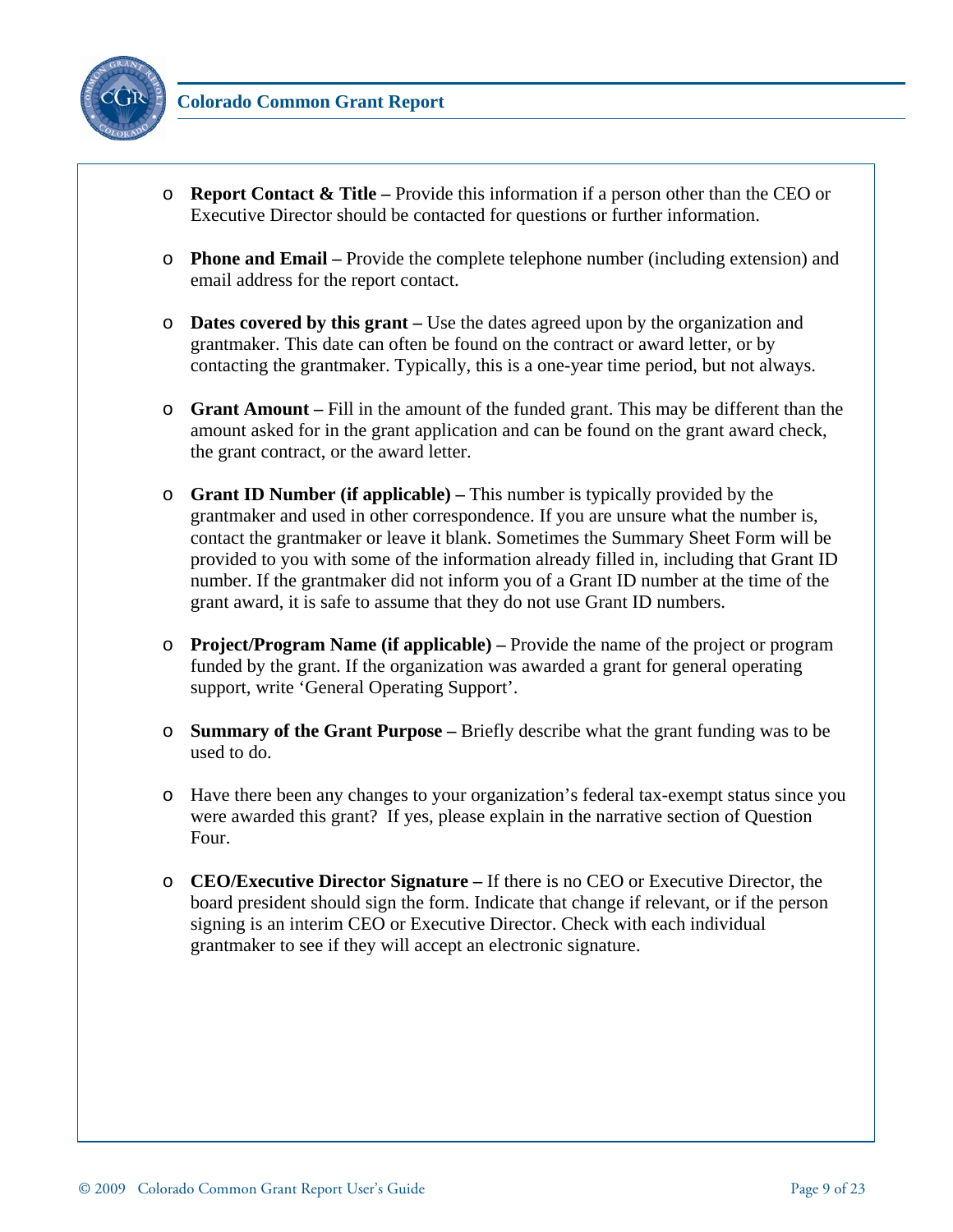

# <sup>¾</sup><sup>¾</sup><sup>¾</sup> **NARRATIVE QUESTIONS** <sup>¾</sup><sup>¾</sup><sup>¾</sup>

#### **Overview**

When writing your report, please be aware that Questions 1, 2 and 3 of the CGR are intended to focus specifically on the funded grant, whether it was for general operating support, a program or project, capital, or something else. If the report is for a general operating grant, then Questions 1, 2 and 3 should be focused organization-wide covering the goals and programs outlined in the original proposal. If the report is for a program, project, or capital grant, the information provided for Questions 1, 2 and 3 should focus on the purpose of the grant, with information about the organization as a whole included as appropriate. In Questions 1 and 2, address what happened during the period of the funded grant (looking backward). Question 3 is about forward thinking and looking ahead toward what the organization will do with what it learned during the grant period.

Question 4 provides an opportunity to report any other relevant pieces of information or updates. In Question 4, you might focus on significant changes in areas such as board governance, planning, inclusiveness efforts, leadership, evaluation, etc. These could be updates related to what your organization may have shared in the original application, plus other things that have happened within the organization; for example, leadership transition, staffing changes, program cuts, or major new initiatives that have changed your organization's focus. With this question, grantmakers are seeking to gain an understanding of what else of significance happened during the grant period. Please do not simply repeat information from your original proposal or other sections of the grant report.

# **QUESTION 1 – PROGRESS AND RESULTS.**

- (a) Describe the progress made toward the goals and objectives as stated in the funded grant.
- (b) Summarize the organization's key evaluation results related to the funded grant.

## **Rationale**

The purpose of this question is to report on the progress made in accomplishing the work laid out in the funded grant. In essence, did you do what you set out to do? The grantmaker is trying to learn about how the grant money was spent, as compared to the information communicated in the funded grant application.

(a) In the first part of the question, specifically address the purpose of the grant that was funded and provide a brief description of the progress made. If the organization received general operating support, this answer may address a number of programs and overall agency goals. If the organization received program or project support, the answer will highlight very specific goals and objectives about which the organization can provide progress updates and outcomes. Please note that even if specific goals were not outlined in the original grant, it is still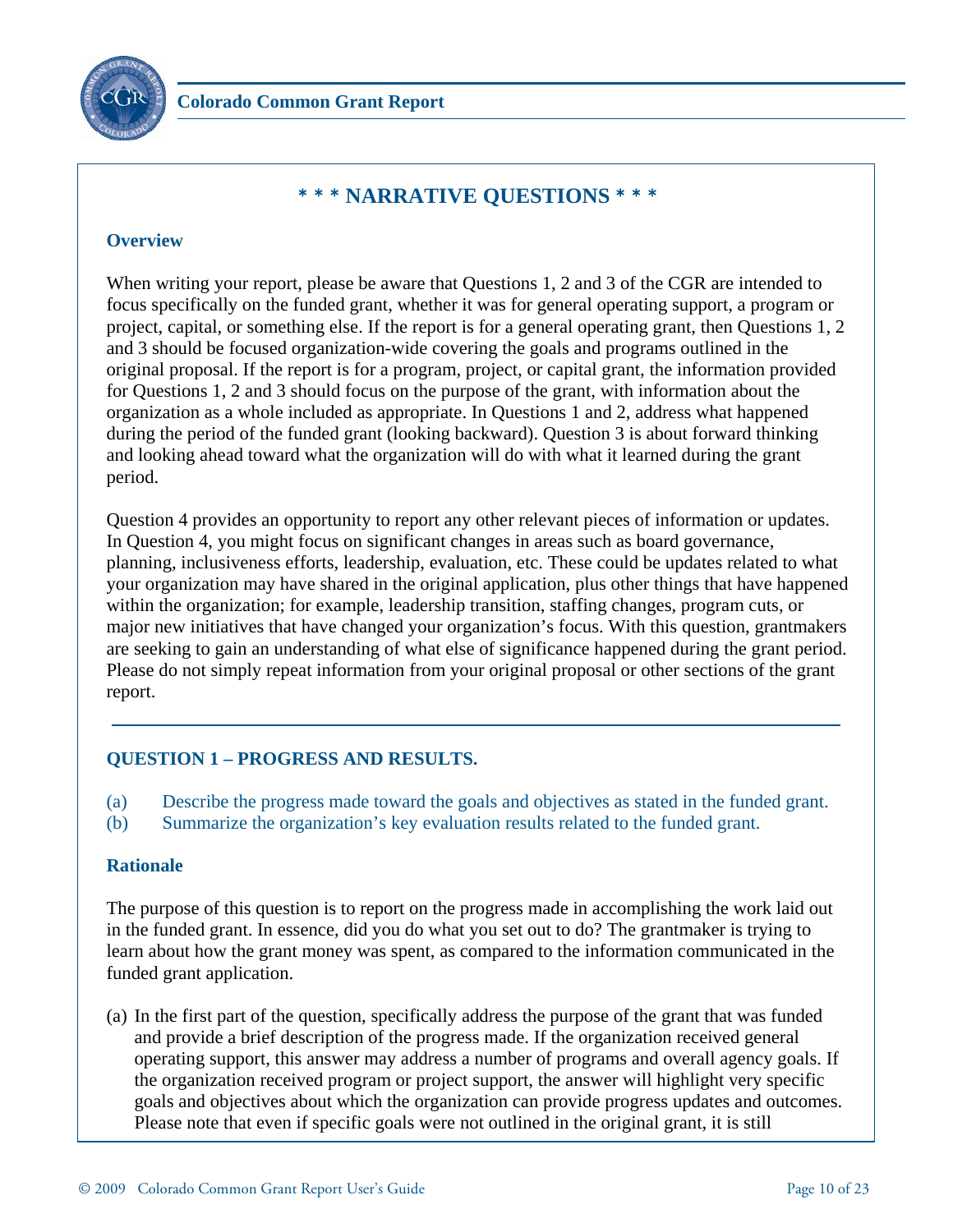

necessary to describe progress made over the course of the grant period. The response to this question will give the reader an understanding of the degree to which the organization met its funded goals (addressed the purpose and intent of the grant).

(b) In this part of the question, provide a brief summary of evaluation results. The response to this question will provide the reader with data and information that describe the results of the organization's efforts during the grant period. If evaluation results are not available at the time that the report is being written, indicate when final results will be compiled and provide results compiled to date. Most grantmakers will want the organization to send the final results once they are available. Typically it is not helpful to report on last year's results in this year's report. More than likely, those results were already described in the original grant proposal.

- In order to answer this question accurately and completely, you must be familiar with the goals stated in the funded grant. **Goals** convey the general direction or overall purpose for which funding is requested. **Objectives** are the measurable changes that you expect will result from operation of the programs. Objectives help to determine whether the organization is on the right path to achieving its goals.
- If you are reporting on a funded grant that used the Common Grant Application (CGA), you may find it useful to refer to your original answers to Question 2, Question 3, and Question 4.
- A brief recap of the goals is appropriate, along with short narrative descriptions of the progress made toward meeting those goals.
- Regardless of the amount of progress made toward goals or the level of success of the program, be honest and accurate in the descriptions, and be clear and succinct in your wording.
- It is possible that things did not go as planned.
	- o For additional information about this topic, please refer to the earlier section of the User's Guide called "Practices of Good Report Writing."
	- o If the goals and objectives changed from the time you received funding and you have not already reported those changes to the grantmaker, you can address the changes – and why you made them – here.
	- o It is not necessarily a bad thing if your goals changed. There may be extraneous circumstances that led you to make an intentional change – here is the place to explain what drove factors drove the changes in your organization's goals. If your organization has made significant changes, however, such changes should be communicated to the grantmaker when the changes are being made, not solely in the final report.
- The second part of the question will, of course, vary for every organization. Each funded grant is a unique partnership with an individual grantmaker. Keep in mind what your organization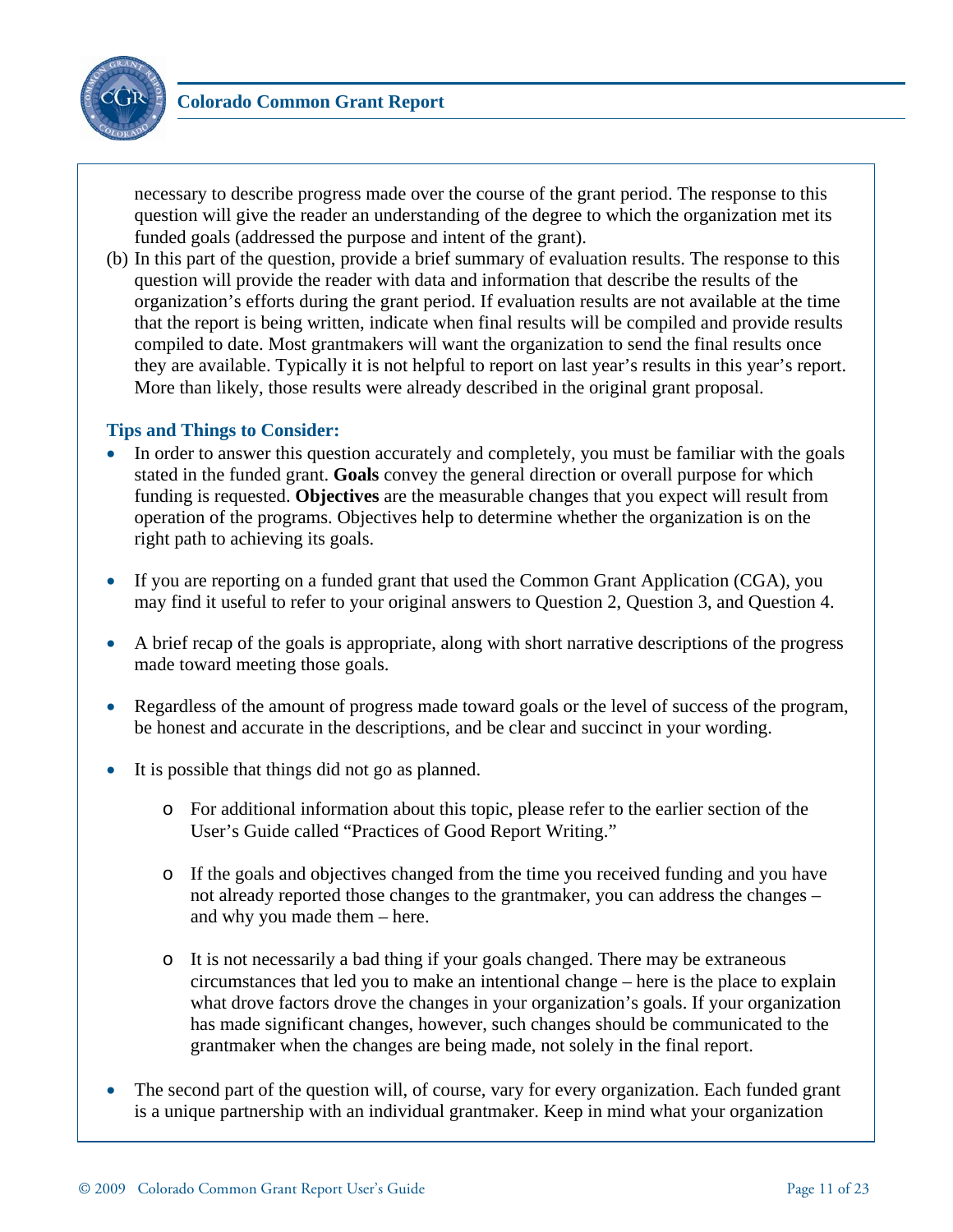

agreed to accomplish with this grant funding and discuss evaluation results as related specifically to this grant. For example, your organization may offer many different programs/services and you were provided grant funding for one specific program. In your answer to Question 1(b), discuss only the evaluation results for that program. This is not the time to discuss evaluation results for other programs. If, however, you received a general operating grant *and* outlined specific goals for multiple programs in the funded grant, you will want to address evaluation results for all programs.

- Remember, at this stage, the grantmaker is simply looking for information about evaluation results. It is likely that your organization has already described its philosophy about evaluation, the tool(s) used, etc., in the original proposal. Here in the report, stay focused on the bottom line and discuss the results of your efforts related to the funded grant.
- Note that your organization is also asked to provide a complete copy of the results or findings in Attachment 3: Evaluation Results. In Question 1(b) simply summarize the results related to the funded grant.
- For additional information about evaluation, please refer to the User's Guide that accompanies the CGA. There is detailed information available in that document related to goals, objectives, evaluation, etc. It can be found at www.coloradocommongrantforms.org/nonprofits/ CGA\_Users-Guide.pdf . The CGR was not designed to serve as an evaluative tool. Instead, it was designed to be a tool that your organization can use to communicate information about its evaluative practices and results.

# **QUESTION 2 – SUCCESSES AND CHALLENGES.**

Describe the significant success and challenges the organization experienced related to the funded grant.

## **Rationale**

This question provides an opportunity to share your accomplishments in the grant period, and also to discuss about any expected or unexpected obstacles encountered. The grantmaker is interested in gaining a more complete appreciation for the organization's reality.

## **Tips and Things to Consider:**

• In the response to Question 2, describe what occurred in the past – successes and challenges – and your response to them during the time period of the grant. (Please note: Question 3 is where you have the chance to describe what will be done in the future.)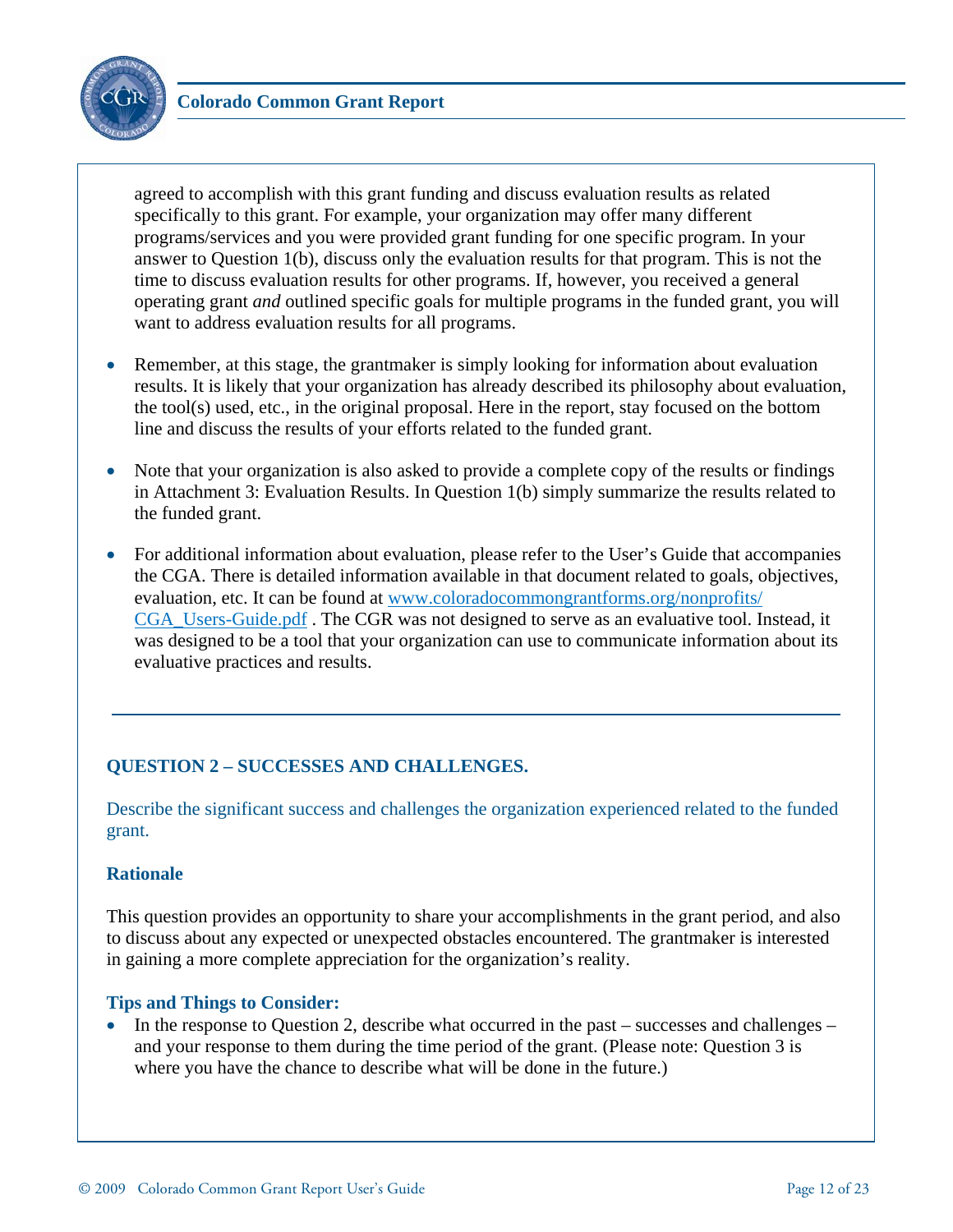

- Review the submitted grant proposal to refresh your memory about what your organization requested and what you have previously shared with the grantmaker in writing. Also, consider that the grant application and the approved grant may be slightly different because the grantmaker requested changes, only funded a portion of a proposal, etc. Be sure that your organization is reporting on the approved grant.
- Consider any interactions you have had with your grantmaker prior to or during the grant period. Your grantmaker may have expressed interest in or concern about specific area(s) of your programs, evaluation, or operations. If so, it is a good idea to consider those area(s) when responding to this question.
- This question specifically asks about successes and challenges within the context of the funded grant. If the grant was a program/project or capital request, it is possible that you have also had successes or challenges you would like to share that have occurred outside of the grant itself. If that is the case, you can share those in response to Question 4.
- "Challenges" may be factors within your control or outside of your control. Perhaps something that you had not foreseen changed throughout the grant period. Thinking about internal and external factors can help enrich your answer to this question.
- This is an opportunity to proactively share information about obstacles your organization has encountered. Grantmakers understand that organizations encounter challenges regularly and appreciate your honesty. Again, this is not a marketing piece but rather a report on your activities. You do not need to gloss over the challenges.
- This is not the place to share what you have learned from your success or challenges that information belongs in the response to the next question.

## **QUESTION 3 – LESSONS LEARNED.**

Describe what the organization learned based upon the results, successes, and challenges reported in Question 1 and 2. Address programmatic, evaluative, or organizational changes that will be made based on these lessons learned.

#### **Rationale**

The purpose of this question is to provide an opportunity to share what was learned from your organization's successes and/or challenges while executing the goals stated in the funded grant. This response should include actions taken, adjustments made, or plans to make changes based on lessons learned. Your answers to this question will help the grantmaker understand how your organization learns from and adapts to challenges and successes.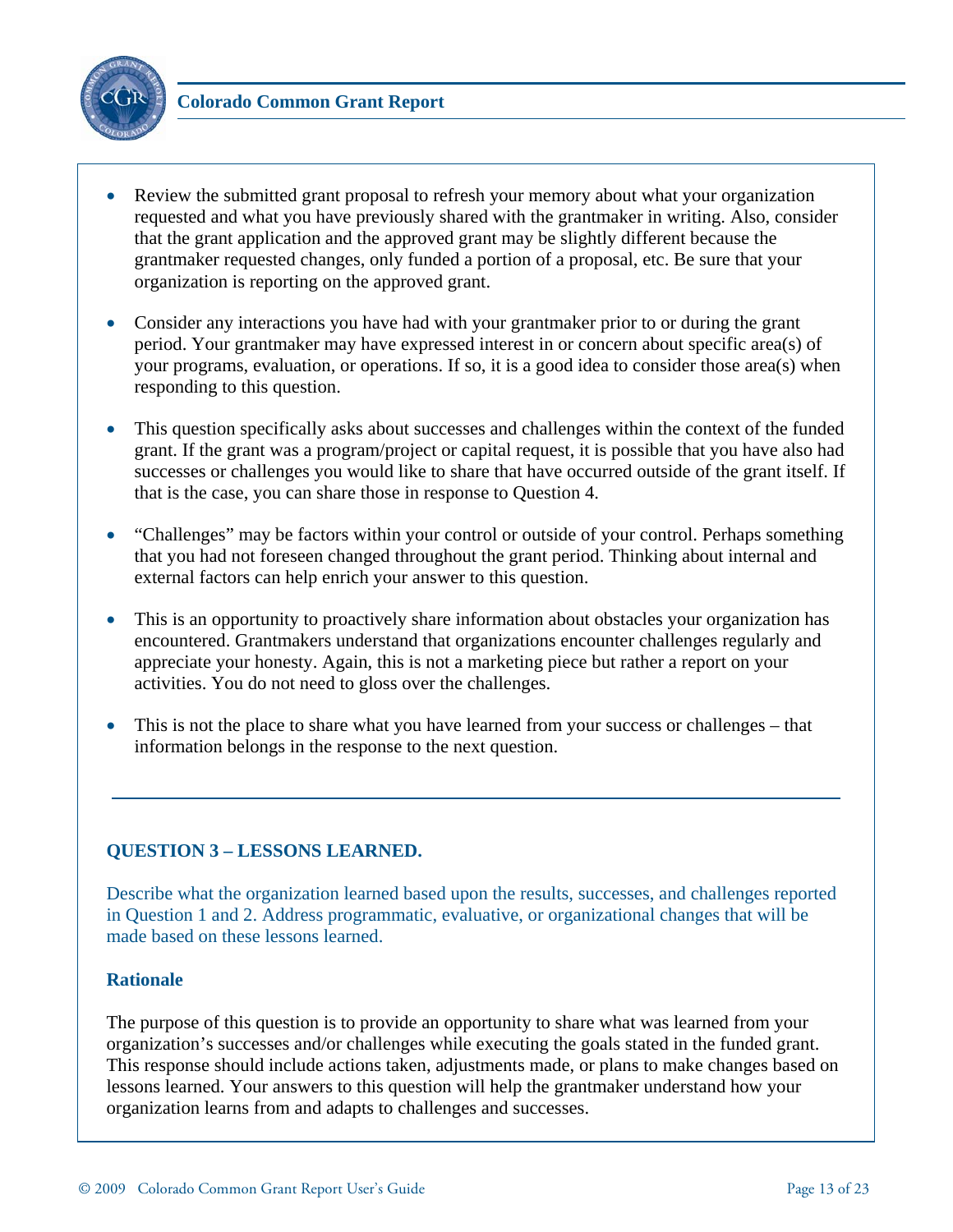

- In responding to this question, describe what your organization learned and, perhaps even more importantly, tell the reader what your organization is going to do with that knowledge. This is different than Questions 1 and 2: the answer to Question 1 will be about progress toward goals, and the answer to Question 2 will highlight the successes and challenges you have encountered. While questions 1 and 2 focus on what has occurred, Question 3 looks to the future.
- Adaptability and the ability to learn from an organization's past performance and activities are considered nonprofit best practices. The process of taking stock, reflecting, assessing/evaluating, and then learning and adapting is a key characteristic of many successful organizations. This question provides an opportunity for your organization to communicate to the grantmaker how your organization learns from and adapts to successes, challenges, and obstacles.
- If you are reporting on a funded grant that used the CGA, you may find it useful to refer to the original answers to Questions 5 through 10. While your responses may include programmatic lessons learned, this is also a place to share what the organization has learned or changed in other areas, such as evaluation, collaboration, inclusiveness, governance, staff or volunteers, or planning. Remember to keep your answers focused on information that is relevant to the funded grant.
- Focus on the lessons learned that have the greatest potential impact for the organization moving forward.
- In dynamic organizations, things happen in ways that were not planned or anticipated. Even the best plans can be derailed by unexpected circumstances. Openly discuss what may have contributed to the challenges encountered by your organization. If challenges occurred with this specific grant, this is an opportunity to address how your organization responded to them, and describe what steps will be taken to prevent similar circumstances in the future.
- If pertinent, describe ways the organization has used the actual evaluation findings (summarized in Question 1) to make program improvements, demonstrate accountability and/or program effectiveness, and communicate with stakeholders and other members of the community. Depending on what type of request was funded, lessons learned may demonstrate changes in an individual, a community, a system, an institutions, or public policy.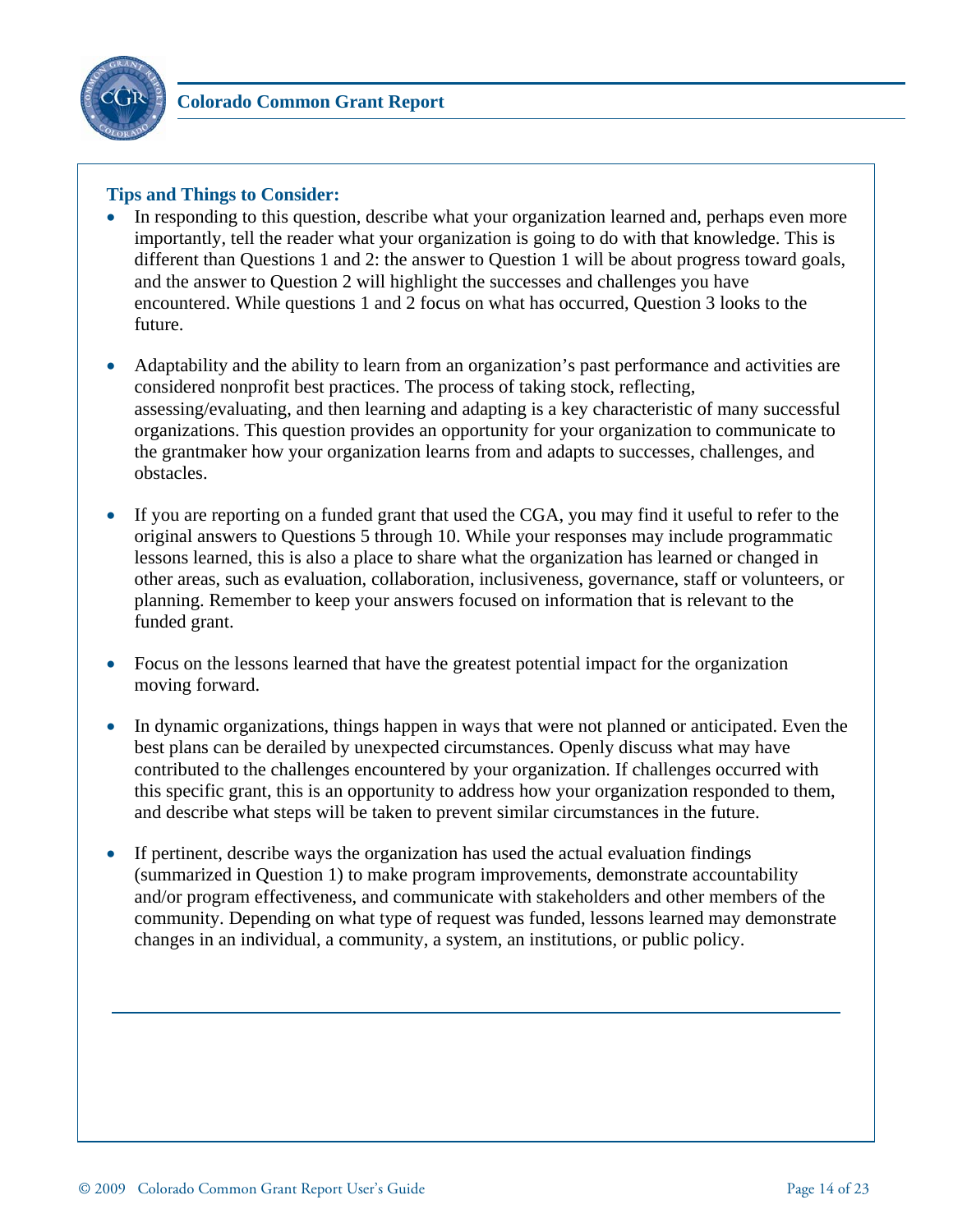

# **QUESTION 4 – ADDITIONAL INFORMATION.**

Share anything else that happened during the grant period that impacted the organization, either positively or negatively.

#### **Rationale**

This question provides an opportunity to share additional information that the nonprofit was not able to share by answering the first three questions of the CGR. Again, the grantmaker is interested in gaining insight into the realities the organization is facing. This is your opportunity to provide important information to help a grantmaker have a more complete picture of your organization. Additionally, this is an opportunity to communicate information that does not relate to the funded grant but would be helpful for the grantmaker to know.

- The CGR is used by a broad range of grantmakers and reporting organizations. Because of this, some organizations may have other information to include that does not fit elsewhere in the CRG. If there is something pertinent to the report that has not been included in the responses to the other questions, and you believe it will strengthen the report, include it here.
- If anything major occurred that impacted the organization, whether it is directly related to the original grant proposal or not, be sure to share that information here.
- Questions to think about while responding:
	- o Review the original grant application. Based on the information that was included in the grant application, has the organization experienced notable changes? For example, have there been fundamental changes in the organizational structure, leadership, programs, or focus?
	- o Has the organization been recognized for its work or has it received new support that has impacted or could impact programming?
	- o Has the organization redefined its organizational goals? If so, why and how?
- This is also the place to address any issues that the grantmaker may have originally raised with your organization. Refer to the grant contract/letter, Memorandum of Understanding, and/or other correspondence from the grantmaker that may have outlined expectations that should be addressed here.
- If there have been any changes to the organization's federal tax-exempt status, please explain those changes here.
- If you find yourself making up stuff or coming up with "filler" to have something to write in response to this question – do not feel compelled to fill the space! Just write, "Not applicable." Your grantmaker is not interested in reading fluff.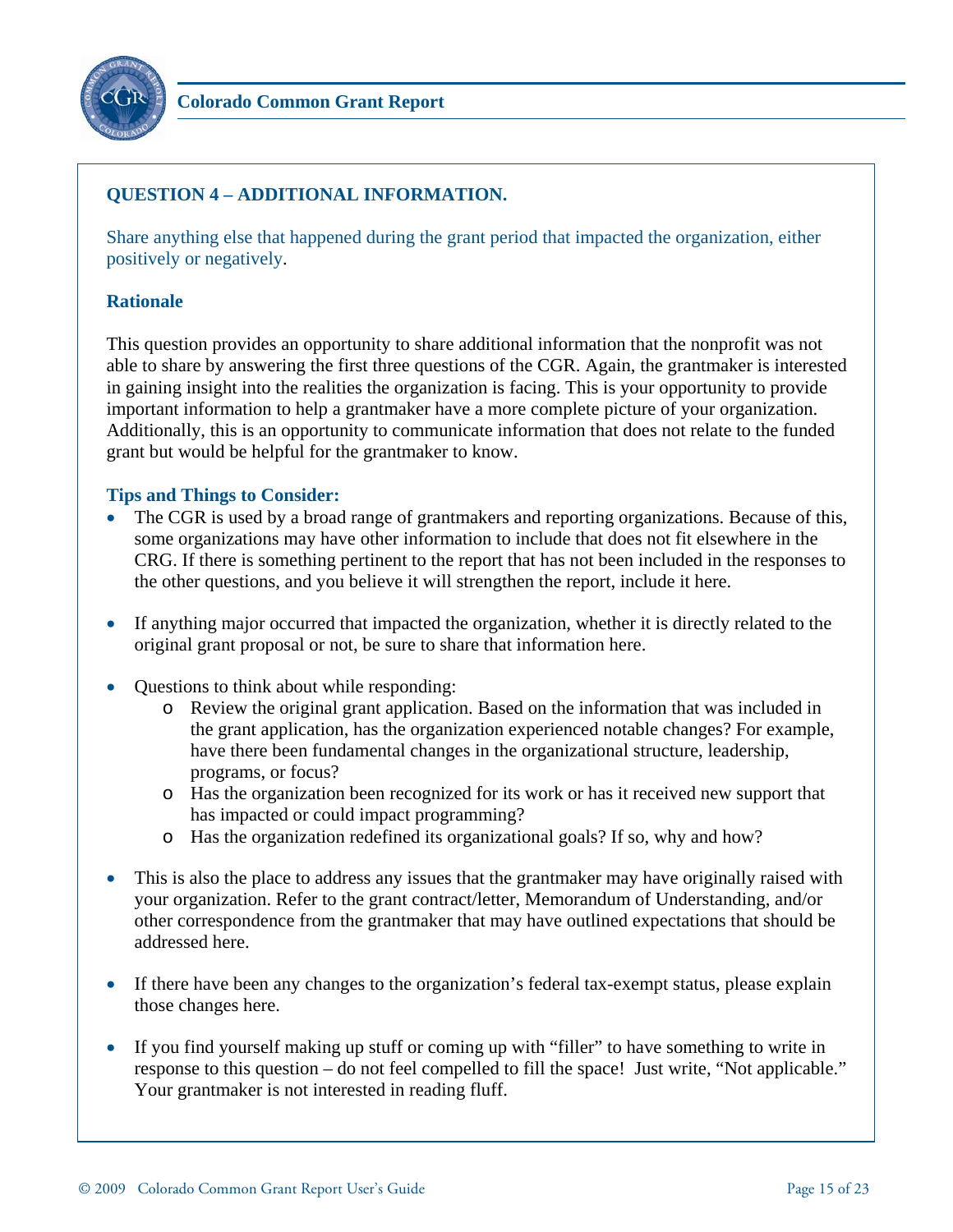

# <sup>¾</sup> <sup>¾</sup> <sup>¾</sup> **ATTACHMENTS** <sup>¾</sup> <sup>¾</sup> <sup>¾</sup>

#### **Instructions:**

Submit the following attachments along with the narrative report. Label each attachment. Please note that you may be providing financial statements for more than one year to cover the funded grant period. It is generally understood that the fiscal year(s) of the grantmaker, grant recipient, and grant period may not be in alignment. For further clarification on any of these items, please refer to the CGR User's Guide or contact the grantmaker directly.

# **1. FINANCIAL STATEMENTS.**

- (a) For all grants, submit your organization's Statement of Financial Position (Balance Sheet) and Statement of Activities (Income and Expense Statement) for the years(s) in which the grant was used.
- (b) If reporting on a specific program/capital project, also submit income and expenditure information compared to the approved budget for the program/capital project.
- (c) If the grantmaker has requested the following information (for example, by indicating in their report guidelines or by checking the boxes below) also submit:
	- $\Box$  Audit for most recent fiscal year completed
	- $\Box$  IRS Form 990 for most recent fiscal year completed

## **Rationale**

Nonprofits have an obligation to act as responsible stewards in managing their financial resources. They must comply with all legal financial requirements and should adhere to sound accounting principles that produce reliable financial information, ensure fiscal responsibility, and build public trust. Nonprofits should use financial resources to accomplish their missions in an effective and efficient manner, and should establish clear policies and practices to regularly monitor how funds are used.

The two major purposes of financial statements are to report the financial activity and position of the organization, and to identify the costs of the organization's principal programs and functions.

## **Tips and Things to Consider:**

• The phrase "financial statements" refers to two separate documents: the Statement of Financial Position (Balance Sheet) and the Statement of Activities (Income and Expense Statement). Unless otherwise noted by the grantmaker, it is expected that you will submit these documents for any funded grant (general operating or program/project). If you are reporting on a program/project grant, it is expected that your organization will *also* submit information about that program/project. Many grantmakers prefer for this information to be provided in a budgetto-actual format. The actual expenses should be shown in comparison to the approved budget for the funded grant.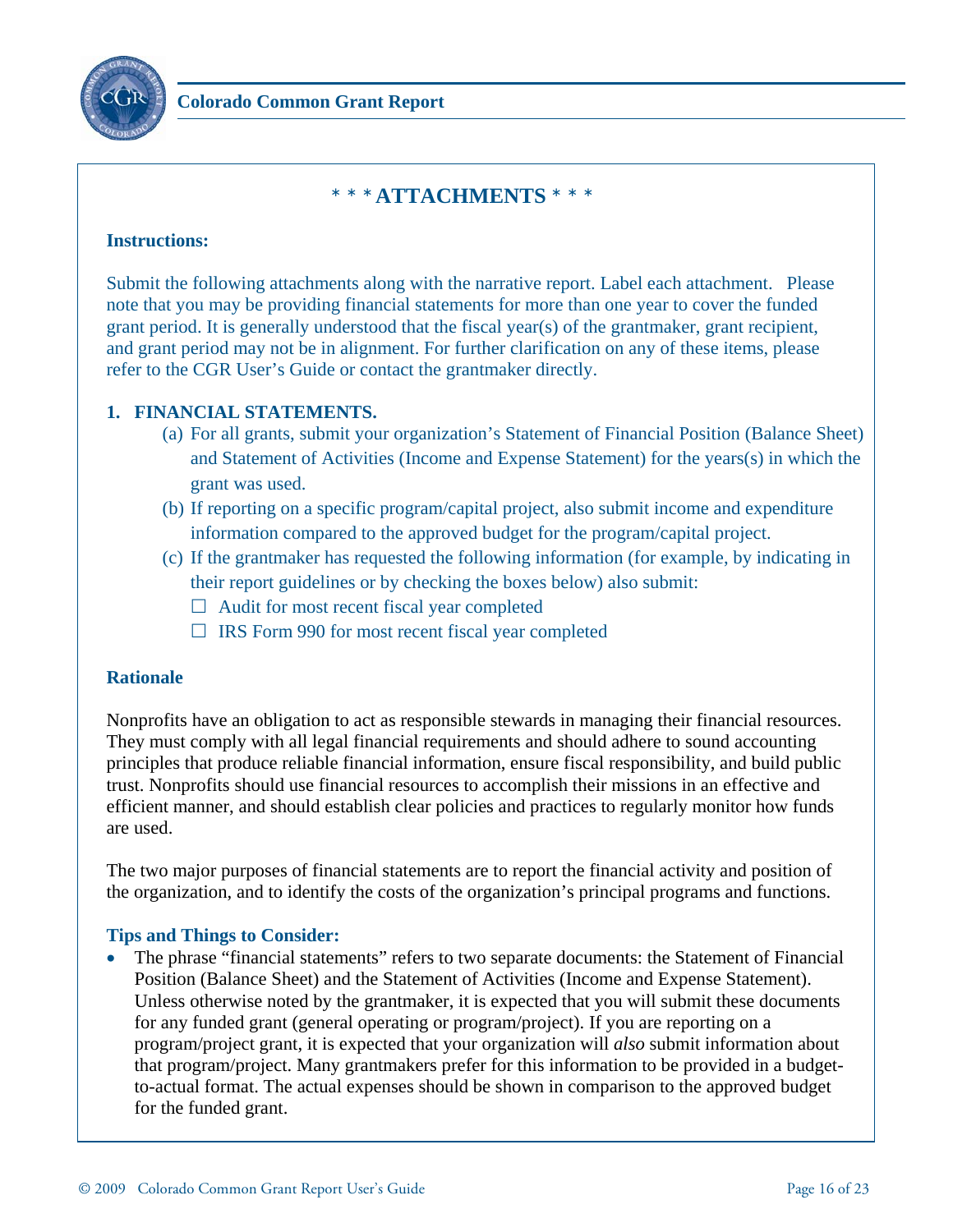

- It is expected that the statements will be prepared according to generally accepted accounting principles (GAAP). Financial statements must be prepared at least annually at the end of the fiscal year, but ideally are prepared on a monthly basis.
- The financial statements required at this time will show the grantmaker how the grant funding was spent. Typically, grantmakers use this information as part of their due diligence in evaluating the impact of their own work. Please refer to the Practices of Good Report Writing section earlier in this User's Guide for more information about what grantmakers do with the information provided in grant reports.
- Your organization is not being asked to provide a budget at this time but a budget-to-actual report. Budgets are planning documents. Once you have prepared the budget, it has been approved by the board, and it has been put into operation, the focus switches to comparison. During this phase, which continues throughout the grant period, your organization should compare actual expenditures to budget estimates at least once a month.
- It is typical to have variances between your original budget and the actual expenses incurred. Variances, either positive or negative, tell you that something unexpected happened. The first step is to understand what has changed. Then your organization can develop a plan to correct the problem or shift resources from an area of surplus to an area of need. Please see the tips for the Accompanying Narrative attachment (next page) for more information on how to explain variances in a narrative format.
- Typically, grantmakers will accept a budget-to-actual report based on existing report formats set up in your accounting software program. You may need to send reports that cover two different fiscal years in order to capture the grant period. Occasionally, a grantmaker may require you to create a specific report that covers the exact grant period. Please check with your grantmaker and/or refer to your grant contract before completing this section of the CGR.
- Make sure that all documents are clearly labeled with the name of the organization and the time period covered by each document.
- Some grantmakers require additional information and may have asked for an audit or IRS Form 990. Regarding audits, make sure you send a complete copy of the audit document. The notes and management letter are integral parts of an audit and should be included. They provide the reader with important information not available in the actual financial statements. For example, these notes and the management letter may explain how depreciation is determined, the terms of any loans, how bad debt allowances are handled, if any lawsuits are pending against the organization, etc. An audit is not complete without the accompanying notes. Leaving them out may give the appearance that an organization is not being forthcoming. Be prepared to answer questions about financial reports. If a non-finance staff member is submitting reports, s/he should understand what they are conveying in order to respond to any questions asked about them.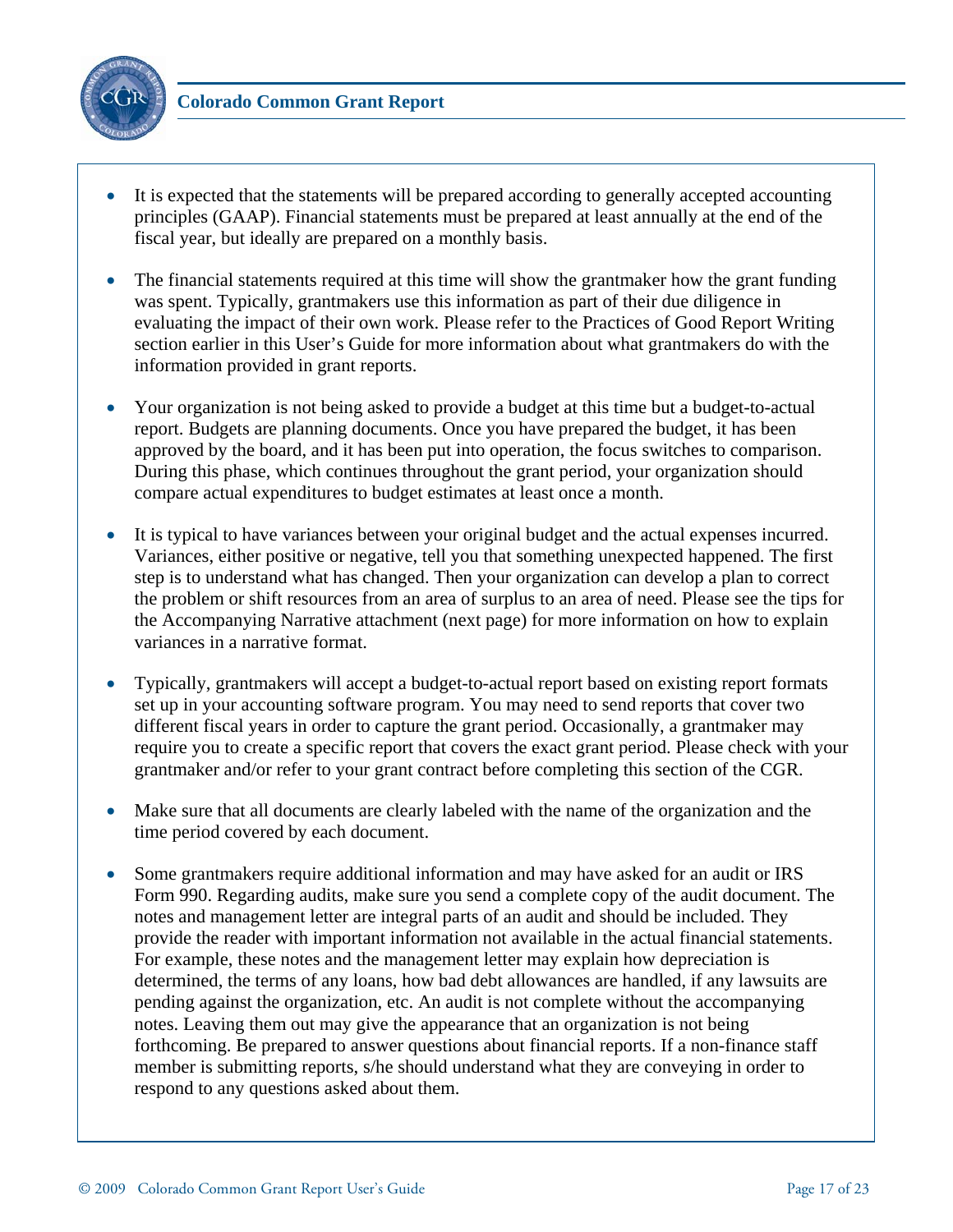

• The requirements related to financial statements for school districts and government entities may be different. Again, check with each grantmaker for specific financial reporting requirements.

# **2. ACCOMPANYING NARRATIVE (if applicable)**

- (a) Explain any significant changes in the organization's financial position since the grant was awarded.
- (b) If all funding was not expended during the grant period, explain why.
- (c) For program and capital grants, explain any major variances between the approved budget and the final financial statements being submitted with this report.

#### **Rationale**

The rationale described for the Financial Attachments (above) applies to this section as well. Additionally, this question provides an opportunity to share information that might not be immediately obvious to the reader. The numbers themselves do not provide an explanation of a variance or a special circumstance for your organization. Use this section to clarify changes in the actual expenses from the original, approved budget.

- You are not required to complete this section; however, it is strongly encouraged that you add explanatory notes to accompany any of the financial attachments if there are items that may raise a red flag for someone unfamiliar with the organization. It is better to provide an explanation than to have grantmakers draw their own conclusions.
- The question references "significant" changes. This amount will vary for every organization the same way it does when describing "major" donors. For some organizations a significant variance may be \$100; for others it may be \$10,000. Use your best judgment when deciding what items to address, but keep in mind that it is probably better to provide more information than less information.
- It is sometimes helpful to think about your board of directors when working on this section. At your regular board meetings and/or during planning sessions, you are sometimes asked to explain variances, etc. This is similar except that you are explaining in written format.
- Try to anticipate from an outsider's point of view what might not make sense.
- The question also asks you to explain why, if applicable, all funding was not expended during the grant period. It is likely you have already been in contact with the grantmaker about this situation. Perhaps you have even asked for an extension or modification of the grant. Regardless, make sure you explain the situation here to eliminate any confusion or concern.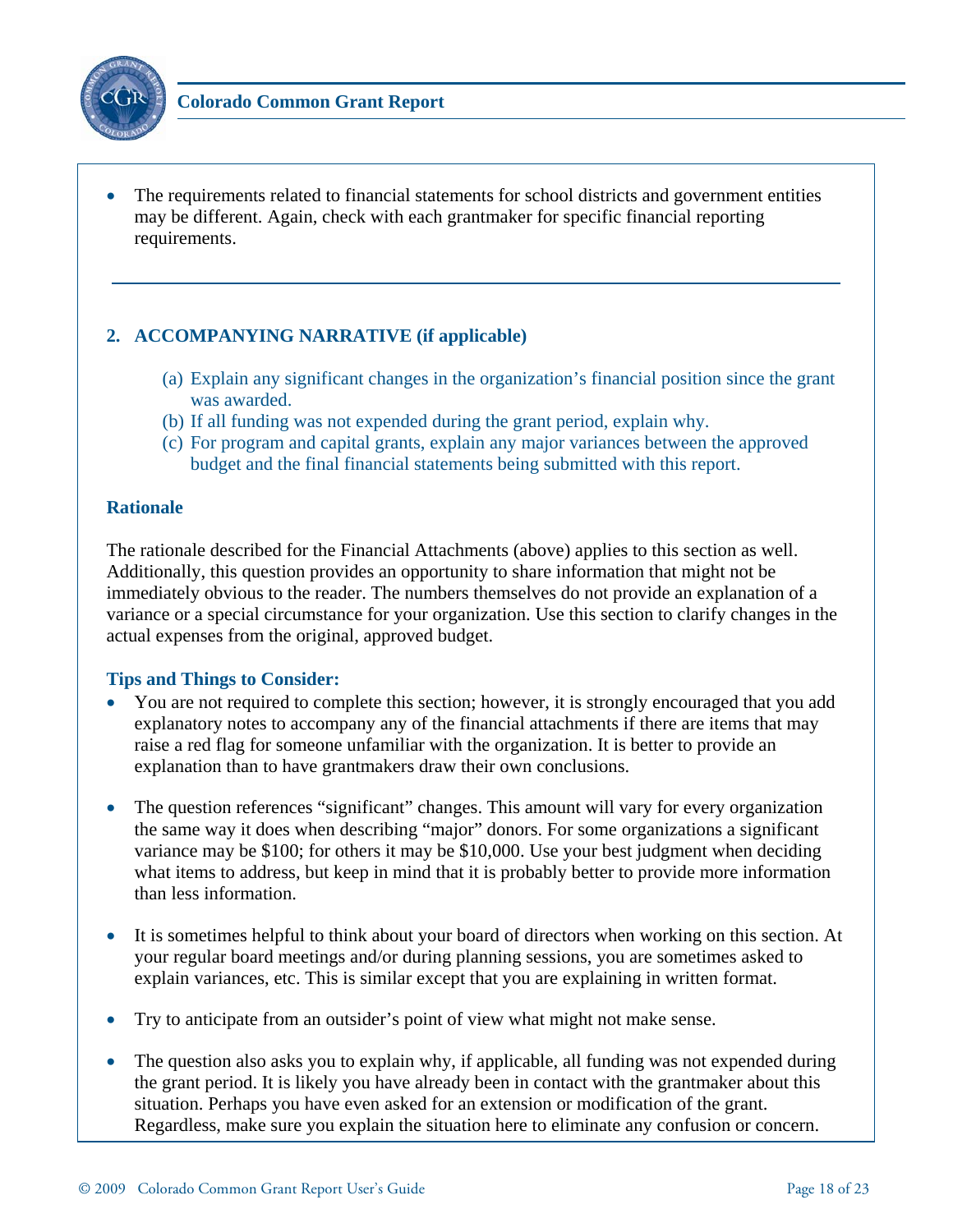

• Explanatory notes can be included directly on the financial statement documents or on a separate piece of paper.

# **3. EVALUATION RESULTS**

If available, provide the organization's most recent evaluation results or findings, relevant to the funded grant. Note: providing this attachment does not take the place of answering Question 1(b) in the narrative section.

#### **Rationale**

Best practices indicate that the strongest organizations evaluate their work and analyze those results to improve programs and practices. If evaluation results or findings that are relevant to the funded grant are available, this information will add to the grantmaker's understanding of the summary description provided in Question 1b and of the organization overall. The submission of this document is intended to further describe the answer to Question 1(b).

- This is not an optional attachment. If evaluation findings or results are available, attach them with the report. If, however, evaluation results do not exist, then this attachment is not applicable to your organization. In this case, a note should be made indicating that evaluation results are not available.
- For further clarification, it is understood that for some organizations, the answer to Question 1b may be the only information available related to outcomes and evaluation results. If there is any confusion about what to submit with the report, please contact the individual grantmaker.
- Once again, remember to include only those results relevant to the grant that was funded. Send results that cover the appropriate time period as well as the work that was funded.
- Often, an "executive summary" of findings is acceptable; however, you should check with each grantmaker to be clear about what is expected. *Do not include "raw" data* (e.g., completed surveys) that has not been analyzed, written-up, and formatted for easy reading.
- Appropriate documents include internal evaluation results as well as those conducted by a third-party or external evaluator.
- This is an appropriate place to include charts, graphs, or other visuals that may describe the results accomplished during the grant period.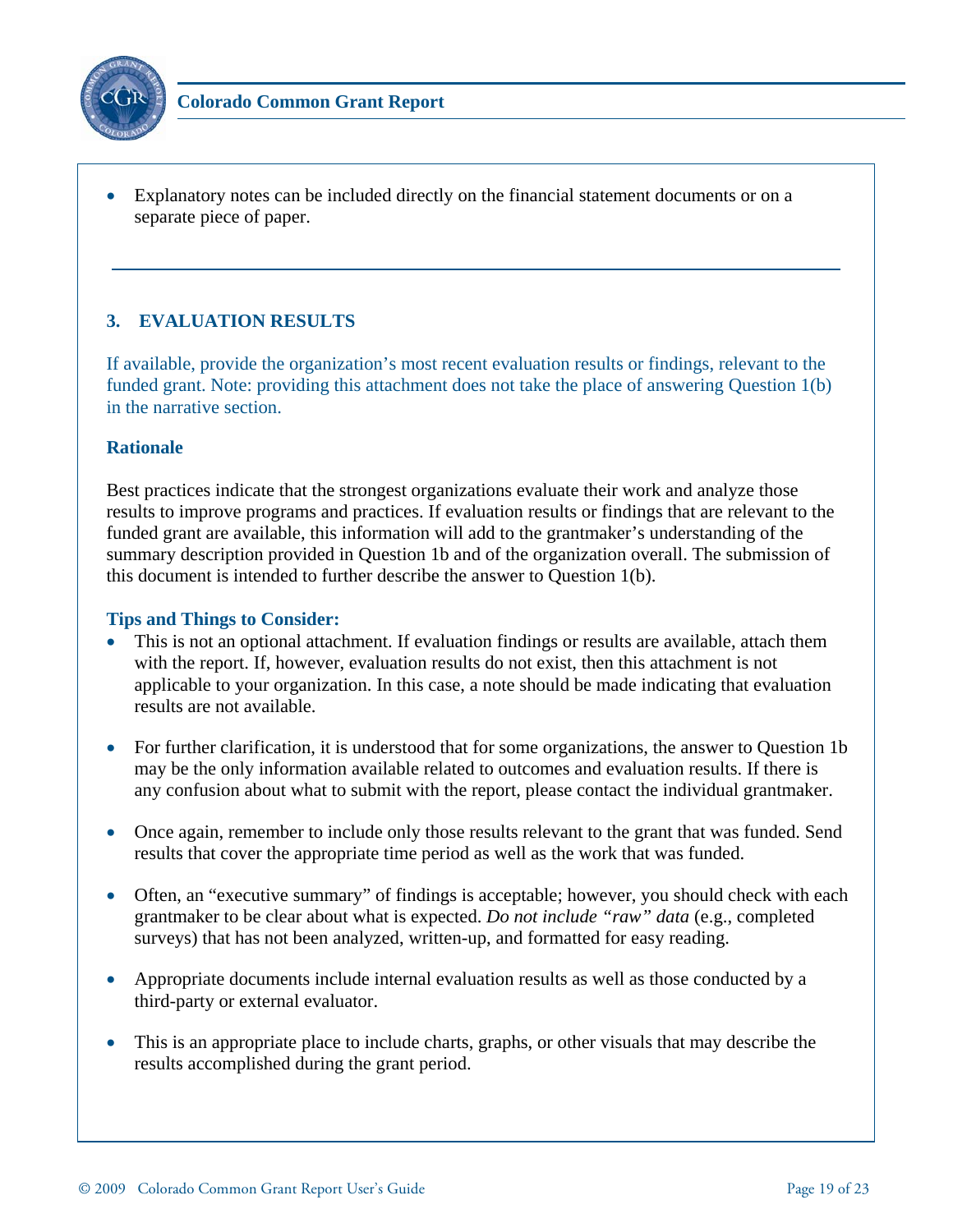

# <sup>¾</sup><sup>¾</sup><sup>¾</sup> **ACKNOWLEDGEMENTS** <sup>¾</sup><sup>¾</sup><sup>¾</sup>

Revising Colorado's Common Grant Report was a volunteer effort that required hours upon hours of effort and input from more than fifty individuals across the state – all dedicated to enhancing Colorado's nonprofit sector. From start to finish, the revision of the CGR took over ten months and involved over sixty individuals. The work was carried forward by the following committees: Executive Committee, Drafting Committee, Communications Committee, User's Guide Committee, Beta Test Working Group, Financial Attachments Working Group, and Training Working Group.

**A sincere thanks to all the individuals involved for generously sharing their time and talent. In addition, a sincere thanks to their employers for allowing them the flexibility to spend time on this project.** 

**Co-Chair of the CGR Revision:** Sarah Fischler, Community Resource Center **Co-Chair of the CGR Revision:** Christiano Sosa, The Denver Foundation **Project Coordinator:** Lauren Price, Community Resource Center

**Thank You** to all the members of the CGR Steering Committee:

- *Erin Binford, Temple Hoyne Buell Foundation (Co-Chair, User's Guide; Financials Working Group; Training Working Group)*
- *Alexis Boian, Young Philanthropists Foundation (Volunteer)*
- *Steve Callander, Boulder Day Nursery Association (Co-Chair, Communication)*
- *Jody Camp, The Women's Foundation of Colorado (Volunteer)*
- *Denise Clark, Denise Clark LLC (Drafting)*
- *Tom Currigan, Kaiser Permanente Foundation (Volunteer)*
- *Jose Esquibel, Colorado Department of Public Health and Environment (Volunteer)*
- *Lisa Fasolo Frishman, Social Venture Partners (User's Guide)*
- *Nancy Fell, Regis University MNM Program (Volunteer)*
- *Sarah Fischler, Community Resource Center (Co-Chair; Co-Chair Drafting; User's Guide; Training Working Group)*
- *Lisa Flores, Gates Family Foundation (Drafting)*
- *Stacie Gilmore, Environmental Learning for Kids (Volunteer)*
- *Nneka Johnson, Colorado Consumer Health Initiative (User's Guide)*
- *Julie Lerudis, Boettcher Foundation (Co-Chair, Communication; Financial Attachments Working Group)*
- *Kerry Lupher, JVA Consulting Inc. (Chair, User's Guide; Training Working Group)*
- *Karen Maher, Gates Family Foundation (Drafting)*
- *Jane Marsh, Craig Hospital (Co-Chair, Drafting)*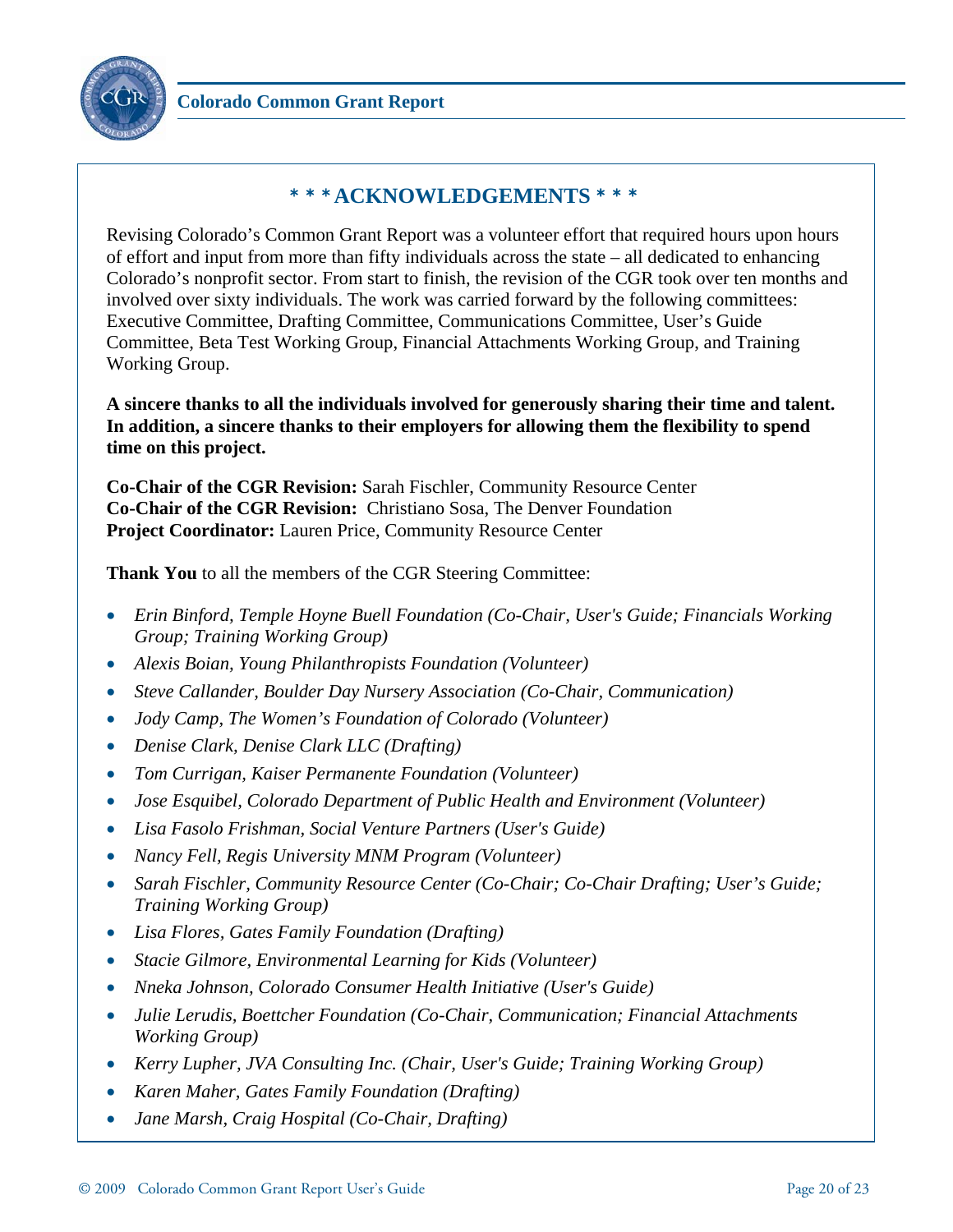

- *Ted Marsters, Parent Pathways (Drafting)*
- *Joe Mauro, JFM Consulting (Drafting)*
- *Lydia McCoy, Colorado Children's Immunization Coalition (Volunteer)*
- *Dan Mondragon, Work Options for Women (Communication)*
- *Lauren Price, Community Resource Center (All Committees and Working Groups)*
- *Sharon Prueitt, Colorado Nonprofit Association (Training Working Group)*
- *Jeff Pryor, Anschutz Family Foundation (Communication)*
- *Brianne Rock, Boys and Girls Club of Metro Denver (User's Guide)*
- *Amy Rosenblum, Boulder Valley Women's Health Center (User's Guide)*
- *Ruth Seedorf, Baby Bear Hugs (Volunteer)*
- *Christiano Sosa, The Denver Foundation (Co-Chair; Communication; Financial Attachments Working Group)*
- *Oz Spies, The Denver Foundation (User's Guide; Financial Attachments Working Group)*
- *Michelle Sturm, Anschutz Family Foundation (Drafting; Financial Attachments Working Group)*
- *Mary Fran Tharp, Boys Hope Girls Hope Colorado (Drafting)*
- *Alexa Van Dalsem, Alternatives for Youth (Drafting)*

**Thank You** to the following foundations for supporting this process:

- *The Denver Foundation*
- *Temple Hoyne Buell Foundation*
- *The Women's Foundation of Colorado*
- *Anschutz Family Foundation*

#### **Thank You** to the following:

- *Mohana Raje of The David and Lucile Packard Foundation, for providing technical assistance with the CGR User's Guide. We also thank the Packard Foundation for hosting www.coloradocommongrantforms.org, the user-friendly home of the CGR, the CGA, and the accompanying User's Guides.*
- *Peter Konrad, for allowing us to freely use materials from his book Financial Management for Nonprofits: Keys to Success.*
- *The Colorado Nonprofit Association, for allowing us to freely copy materials from Principles and Practices for Nonprofit Excellence in Colorado.*
- *Nell Maguire of Spring Creative Communication Design, for designing the CGR logo.*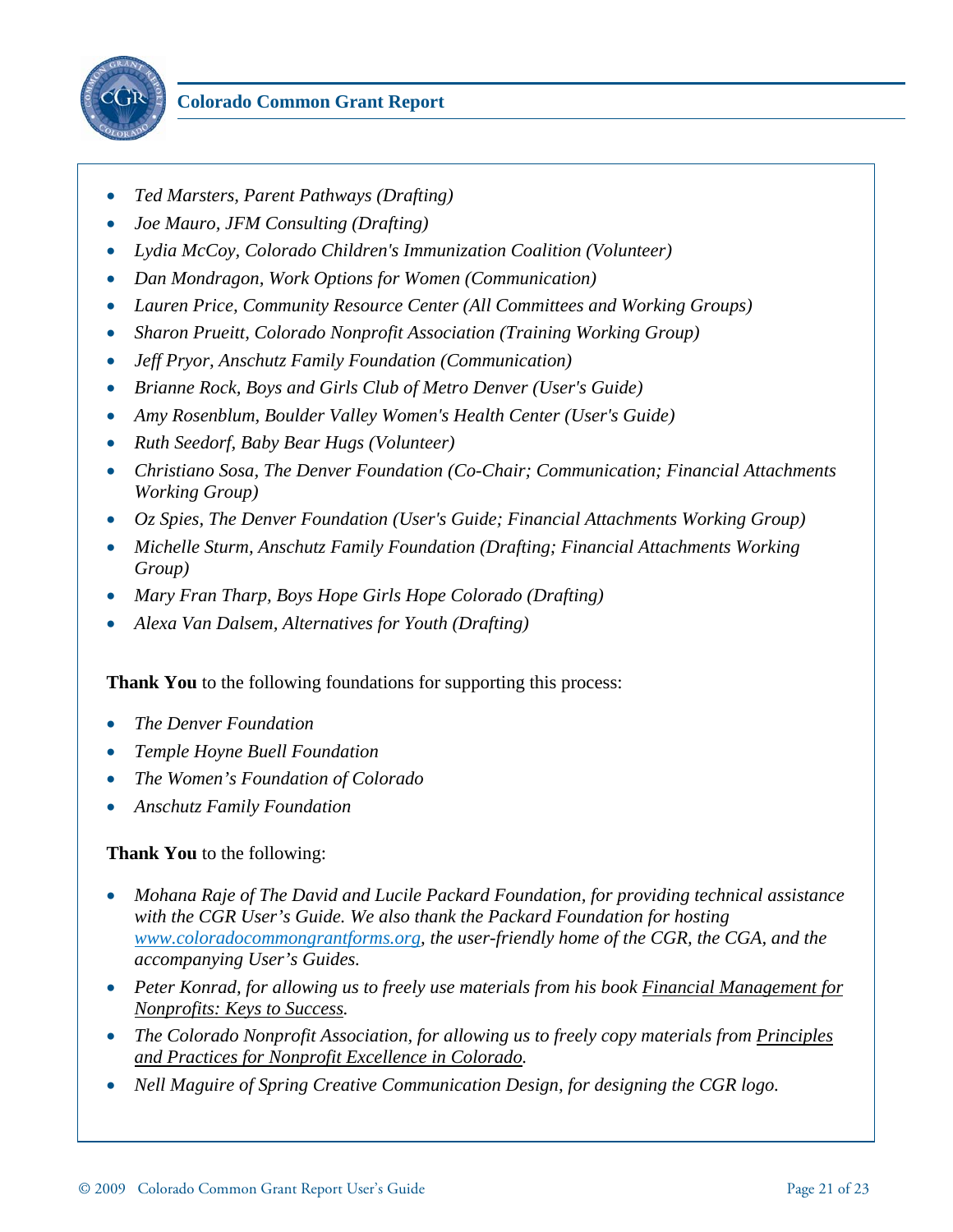

# **Special thanks to the following individuals who participated in the Beta Test of the CGA. Their experience and feedback led to the creation of the final version of the application itself and the accompanying User's Guide.**

**Thank You** to those nonprofit leaders who participated in the Beta Test. The nonprofit participants wrote a mock report using the new CGR, responded to a questionnaire to provide their feedback, and participated in a focus group conversation to have a more in-depth conversation on the experience of using the revised CGR. We salute their willingness to give of their time so generously to help ensure that the CGR would be an effective tool.

- *Laura Carlson, Invest In Kids*
- *Renee Dees, The Senior Hub*
- *Dana Duran, Boys & Girls Club of Craig*
- *Linda Ellegard, Special Kids Special Families*
- *Michael Foote, Eco-Cycle*
- *Jennifer Gardner, Wray Community Child Care Center*
- *Wendy Hawthorne, Groundwork Denver*
- *Melinda Higgs, Colorado Nonprofit Development Center*
- *Laura Hines, Colorado Springs Fine Arts Center*
- *Janet Hollingsworth, Hilltop*
- *Brian Kelley, Colorado Center for Nursing Excellence*
- *Lisa Kitchen, Colorado Bright Beginnings*
- *Frank Peek, San Luis Valley Animal Welfare Society*
- *Scott Penner, Colorado Springs Fine Arts Center*
- *Karla Peskuski, T.A.R.A. Historical Society*
- *Ida Rhodes, Catholic Charities of Pueblo*
- *Robert Scott, Hinsdale Historical Society*
- *Stuart Steers, Focus Points Community Resource Center*
- *Lynne Telford, Center for Nonprofit Excellence*
- *Marie Verrett, Art from Ashes*

**Thank You** to those grantmakers who participated in the Beta Test. The following individuals with grant-reviewing experience reviewed the mock reports, provided feedback on a questionnaire, and attended meetings to have more in-depth conversations regarding their experience in reviewing the new CGR.

- *Erin Binford, Temple Hoyne Buell Foundation*
- *Jody Camp, The Women's Foundation*